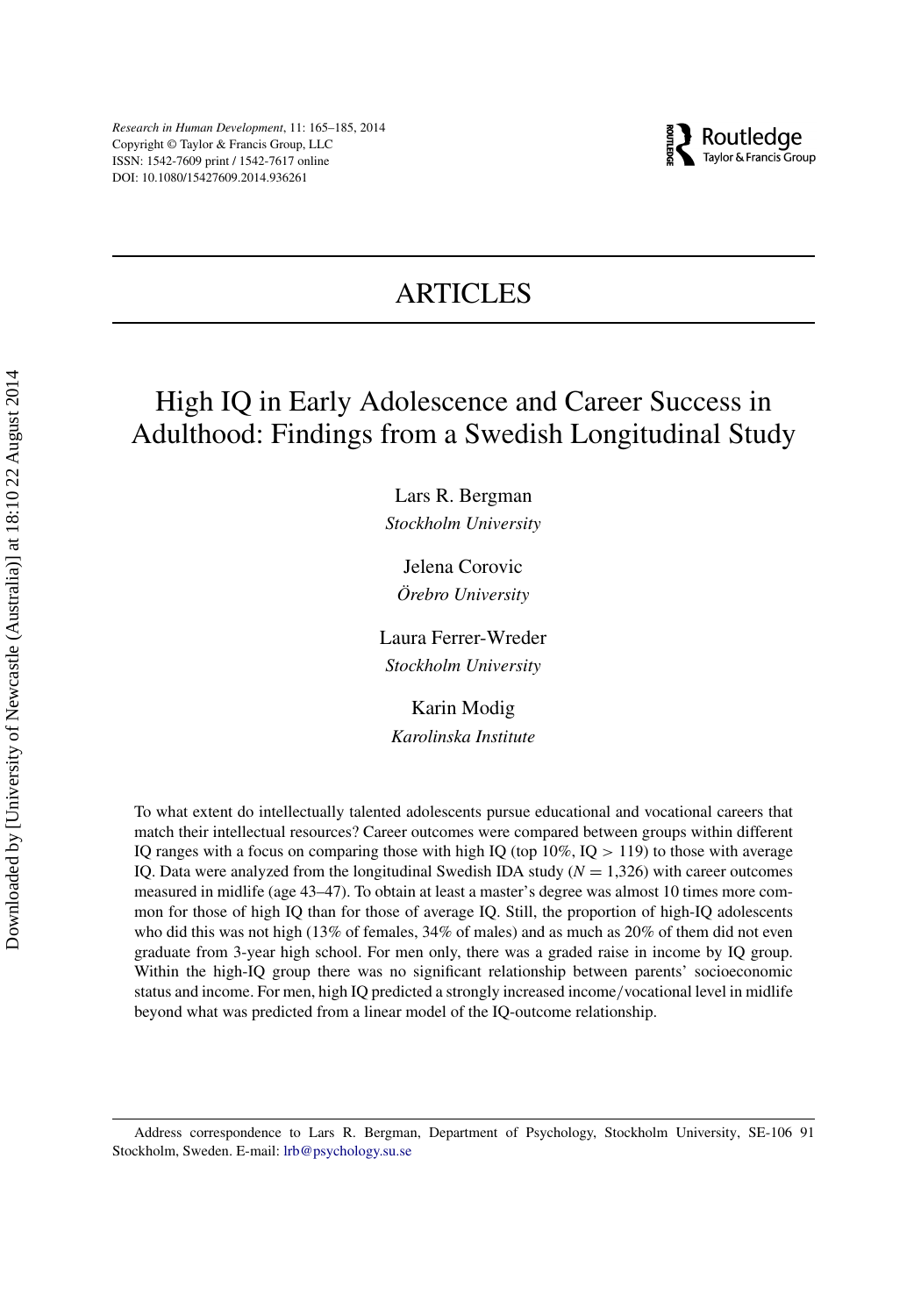To what extent do intellectually talented youth pursue an educational and vocational career that matches their intellectual resources? There certainly are many different types and degrees of "intellectual talent." This article is limited to intelligence as measured by a sound global intelligence test developed within the standard psychometric tradition (henceforth denoted as IQ). Such a test loads heavily on the *g* factor, also called generalized intelligence (Gottfredson, [2004;](#page-19-0) Jensen, [1998\)](#page-19-1). Of course, *IQ* is not synonymous with *intelligence* in its broadest sense, because different theories exist concerning the nature of intelligence (Carrol, [1993;](#page-19-2) Gardner, [1993;](#page-19-3) Sternberg, [1985\)](#page-20-0). We are interested in youth that have a sufficiently high IQ to make them suitable for achieving a highly qualified education and/or to successfully manage an intellectually demanding job.

Numerous studies have reported a sizable relationship between IQ and vocational and educational success. As reviewed below, most studies have been cross-sectional, but there are also many longitudinal studies in which IQ in childhood has been related to adult career outcomes, and for both types of studies an IQ-outcome relationship has been found. Most commonly the relationship to adult outcomes has been studied across the whole IQ range based on a linear model of the IQ-outcome relationship (here labeled "standard IQ-outcome studies"). Exceptions are studies of career outcomes for highly intellectually gifted children, starting with the famous longitudinal study by Terman [\(1947\)](#page-20-1) of children with  $IQ > 135$ .

However, there is a knowledge gap, especially from a societal perspective. For any society, it is important to find out the extent to which its intellectually talented youth receive an education matched to their ability and have a vocational career that places them in positions in which their abilities are maximally useful. In this respect, neither standard IQ-outcome studies nor longitudinal studies of the outcomes of highly intellectually gifted children are sufficient. This study focuses on adolescents with an IQ that is sufficiently high for them to clearly meet the intellectual demands to successfully pursue highly qualified university training and/or manage a highly qualified job. The IQ level necessary to meet these demands is certainly lower than that of the participants included in the typical study of intellectually gifted children. In this study, we defined the high-IQ group as the top 10% in the IQ distribution, IQ  $\geq$  120 (the reasons for the cutoff point are indicated in the Method section). To what extent do such youth achieve successful career outcomes and to what extent are the outcomes dependent on gender and on the parents' socioeconomic status (SES)?

A study with the present aims should fulfill four requirements: (1) IQ should be measured before streaming has occurred in school to minimize reverse causality, because schooling may affect intelligence (see Gustafsson, [2001,](#page-19-4) for a review and for findings based on Swedish data). Of course, there is a dynamic interplay between IQ and school achievement that continues into adulthood (Clouston et al., [2012\)](#page-19-5), but it falls outside our focus. (2) The study should be longitudinal, starting not later than in adolescence and ending not before midlife when the career patterns have been established. (3) From a theoretical standpoint (see Study aims section), it is doubtful if the importance of high IQ for career outcomes can be inferred from standard IQ-outcome studies because there may be threshold and/or nonlinear effects. It is more straightforward to compare outcomes between groups within different IQ ranges with the focal group being those with high IQ. (4) If IQ groups are analyzed, IQ must be measured with very high reliability to minimize miss classification due to errors of measurement. This study fulfills these four requirements. It is based on data from the Swedish longitudinal study Individual Development and Adaptation (IDA; Bergman, [2000;](#page-18-0) Magnusson, [1988\)](#page-19-6).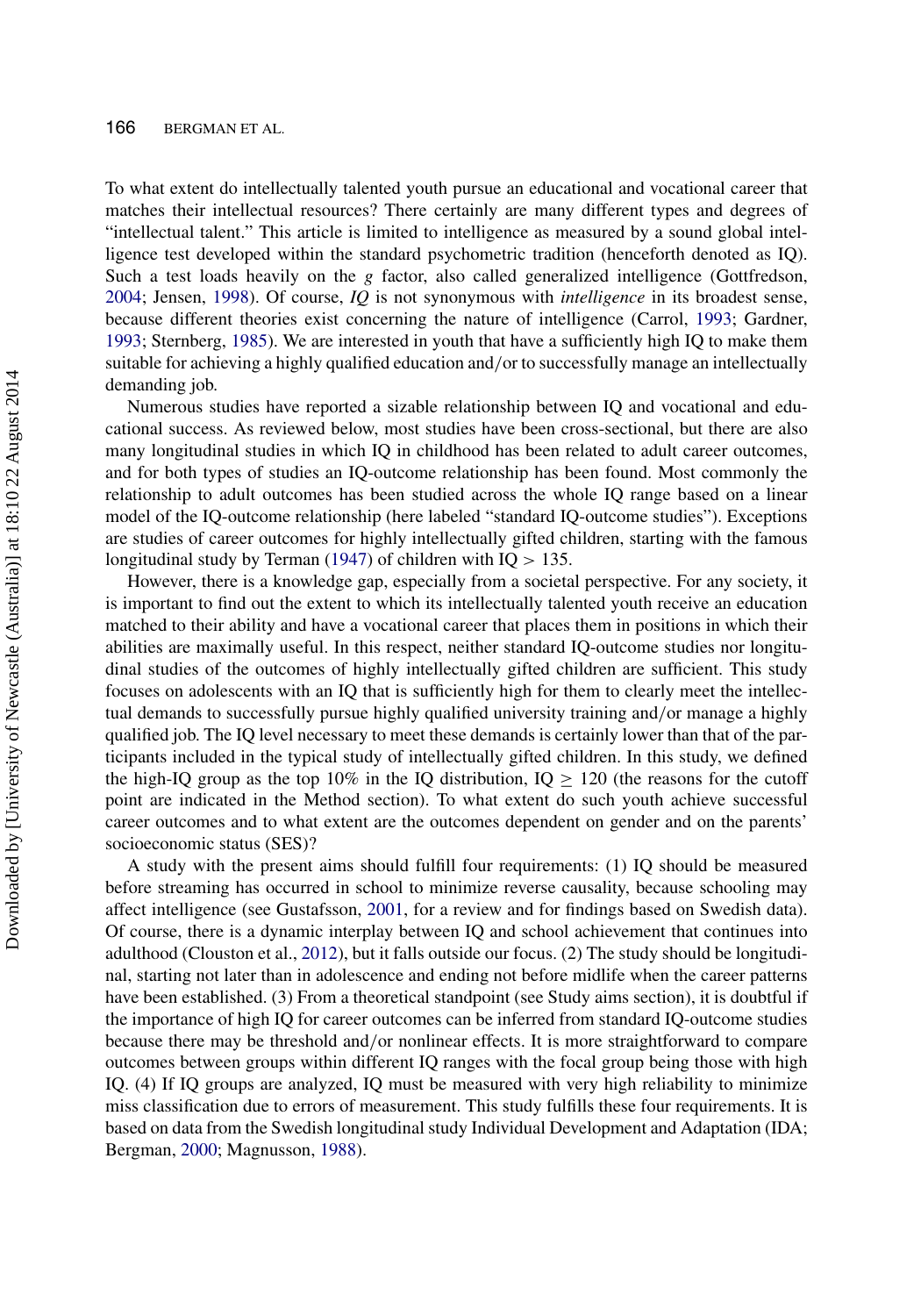# IQ and Vocational and Educational Success

Strong arguments exist for expecting IQ to be important for many types of career success (Gottfredson, [1997\)](#page-19-7). A high IQ usually implies a good capacity for processing information, for learning, and for handling novel and complex situations. All these competencies are of obvious importance for career success. Of course, IQ is far from the only determinant of career success. Examples of other important factors are the parents' and child's aspirations, personality, and the opportunities for success that exist within the young person's societal context (cf. Roberts, Kuncel, Shiner, Caspi, & Goldberg, [2007\)](#page-20-2). However, in the literature review that follows we focus on the importance of IQ for educational and vocational career outcomes.

Extant research on associations between generalized intelligence in childhood or adolescence and educational and vocational outcomes in adulthood have been summarized by meta-analyses and literature reviews (e.g., Bowles, Gintis, & Osbourne, [2001;](#page-19-8) Jencks et al., [1979\)](#page-19-9). This evidence base, in many cases, consists of participant samples that cover the entire intelligence range and for which the linear relationship between intelligence and outcomes are studied, with intelligence consistently being found to be an important predictor of several career outcomes.

Sorjonen, Hemmingsson, Lundin, Falkstedt, and Melin [\(2012\)](#page-20-3) reported findings from a Swedish IQ-outcome study. For a large prospective cohort of men  $(N = 48,013)$  they studied intelligence, socioeconomic background, emotional capacity, and level of education as predictors of attained socioeconomic position. The men were born between 1949 and 1951. IQ was measured at military conscription when they were age 18 years, and the outcomes covered information about income and attained occupational status, from when they were about age 40 years. Using structural equation methodology, models of the relationship of intelligence and the other independent variables to the outcomes were fitted. Intelligence and level of education were found to have the strongest total "effect" on attained occupational status (beta coefficients of .46 and .49, respectively). The "effects" on income were weaker.

In the Hawaii Family Study of Cognition, IQ and outcomes, variables were studied separately by gender (*N* = 1,816; Nagoshi, Johnson, & Honbo, [1993\)](#page-20-4). This study began in the early 1970s, and the majority of the families had either a European or Japanese family background. The sample was a general cohort, not selected on the basis of their IQ scores, and with a subset of the original cohort followed up in their early thirties. Hierarchical multiple regression analyses showed that IQ in adolescence or young adulthood was positively related to later educational attainment in the thirties, even after controlling for the contribution of other important predictors, such as father's educational attainment. Another set of regression analyses, with income in the thirties as the attainment outcome, showed that for males IQ was an important predictor, but for females their own educational attainment and not IQ predicted their income. Parents' education was controlled for in these analyses, but it was not related to income.

Strentze [\(2007\)](#page-20-5) provided an overview of standard IQ-outcome studies in a meta-analysis of 85 longitudinal data sets, representing 135 samples from Western nations. However, gender differences were not examined. Studies included had measures of participants' generalized intelligence defined as "abstract ability that is not tied to any specific domain of knowledge" (Strenze, [2007,](#page-20-5) p. 407), and were indexed by IQ tests**,** such as the Raven Progressive Matrices or Stanford-Binet tests, as well as by multiple aptitude tests. Outcomes measured included level of educational attainment, job prestige/level, and individual salary or income. Some of the studies also contained information on important constructs such as parental ES. Significant correlations were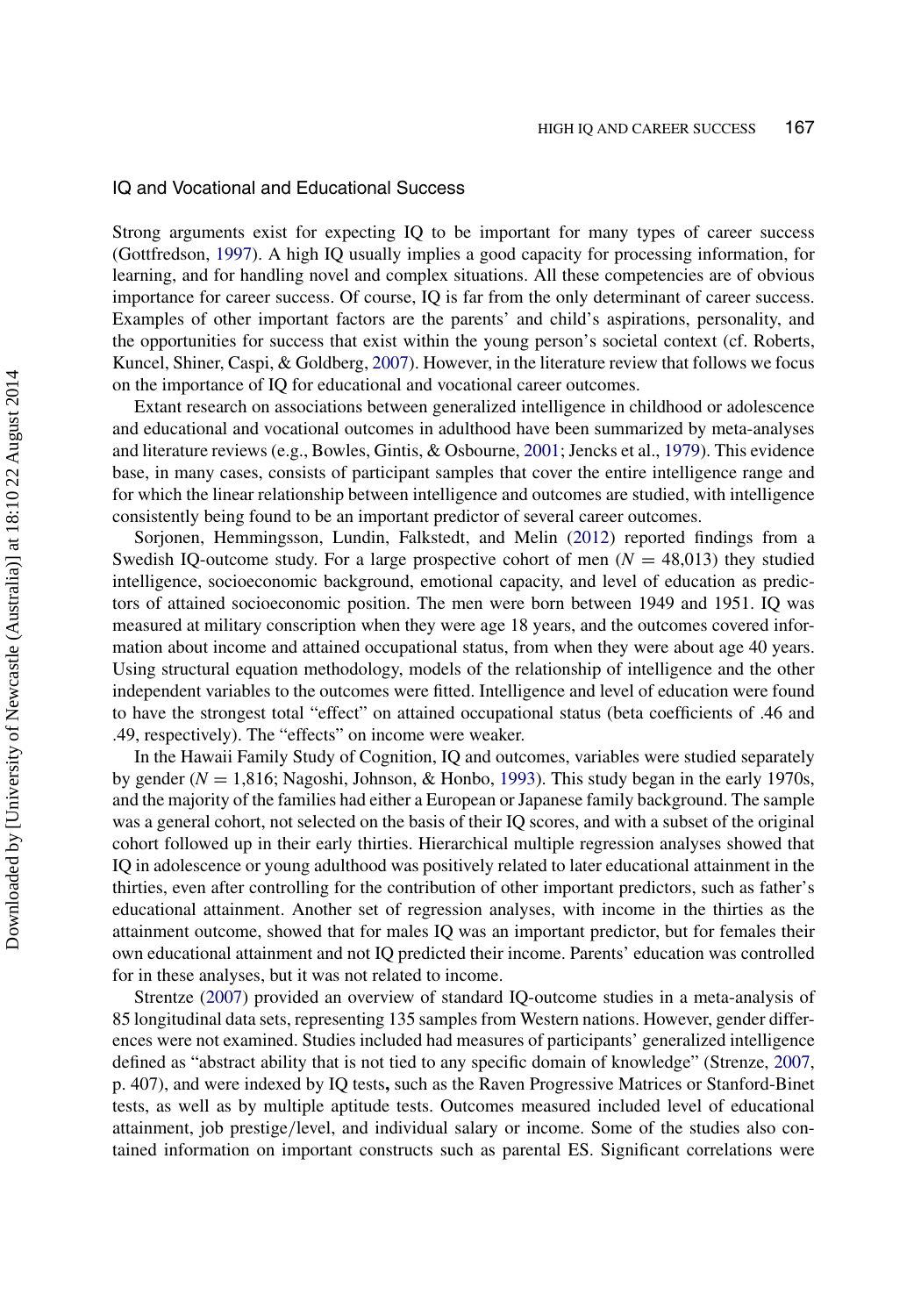reported between childhood or adolescent intelligence (measured before age 19) and adult outcomes (measured after age 29), such as educational  $(r = .56)$  and vocational  $(r = .45)$  attainment as well as income  $(r = .23)$ .

Strenze's [\(2007\)](#page-20-5) meta-analysis addressed questions about the importance of childhood or adolescent intelligence compared to the importance of parent SES in relation to adult outcomes. He found that whenever intelligence and SES were found to be differentially important, intelligence was found to be significantly more important to educational and vocational attainment. The results were less clear when the outcome was income.

Studies that focus on the educational and vocational outcomes of intellectually gifted children and adolescents are of some interest in the present context (e.g., Gross, [2006\)](#page-19-10). Such studies usually concern children/adolescents with very high IQ, far above 119, which is the cutoff point in this study. As mentioned, classic U.S. studies in this area include the work of Terman [\(1947\)](#page-20-1), a study of 1,528 children with  $IQ > 135$  that were followed to adulthood, as well as Hollingsworth's [\(1942\)](#page-19-11) study of profoundly gifted children with IQs above 180. However, we focus on relatively contemporary longitudinal studies.

Study of Mathematically Precocious Youth (SMPY; Wai, Lubinski, & Benbow, [2005\)](#page-20-6) is a large longitudinal study of highly intellectually gifted children founded by Stanley in the 1970s and presently conducted by Lubinski and Benbow [\(2006\)](#page-19-12). In the study, several thousand U.S. children across five cohorts are being followed from approximate age 13 with study results reported so far into young adulthood. SMPY's sample is not a traditionally identified high-IQ sample, instead the children were identified as being intellectually talented based on their performance in math and/or verbal ability on the American College Board's Scholastic Aptitude Test (SAT; presently referred to as the Scholastic Assessment Test; Benhow, [2012\)](#page-18-1). SMPY participants scored anywhere in the top 1% to top 5% in either math and/or verbal ability around or before age 13, depending on the cohort studied. SMPY is a large-scale study in which variations in ability within a high-ability group have also been investigated.

For the first and second SMPY cohorts ( $N = 2,966$ ), participants with SAT math and/or verbal ability scores in the bottom and top quartiles of the whole participant sample were compared on a variety of adult outcomes at age 33, such as doctorates, primary income, patents, and tenure (Wai et al., [2005\)](#page-20-6). SMPY participants in the top quartile of math and/or verbal ability were significantly better off on all adult outcomes relative to SMPY participants in the bottom quartile of ability (i.e., had significantly higher incomes, etc.). Based on their findings, SMPY researchers have argued against a general principle of diminishing returns in regards to the benefits of increased ability within the high IQ range. In their own words,

Other factors are indeed important, and we agree that being strongly committed and highly motivated is critical for high achievement .... Yet, the data reported here on secured doctorates, math-science PhD., income, patents, and tenure track positions at top U.S. universities collectively falsify the idea that after a certain point more ability does not matter. (Wai et al., [2005,](#page-20-6) p. 489)

From a different historical and cultural viewpoint, the five wave, several decades long, Warsaw study (Firkowska-Mankiewicz, [2011\)](#page-19-13) illustrates a study that bridges the standard IQ-outcome study and the gifted child study. The Warsaw study began in the early 1970s with an IQ test of a general cohort of 11-year-olds in Warsaw schools  $(N = 14,000)$ . Subsequently, subsamples were identified, based on childhood IQ, and followed up into adulthood when the participants were in their thirties (Warsaw Study II). This study is situated in a particular point in history,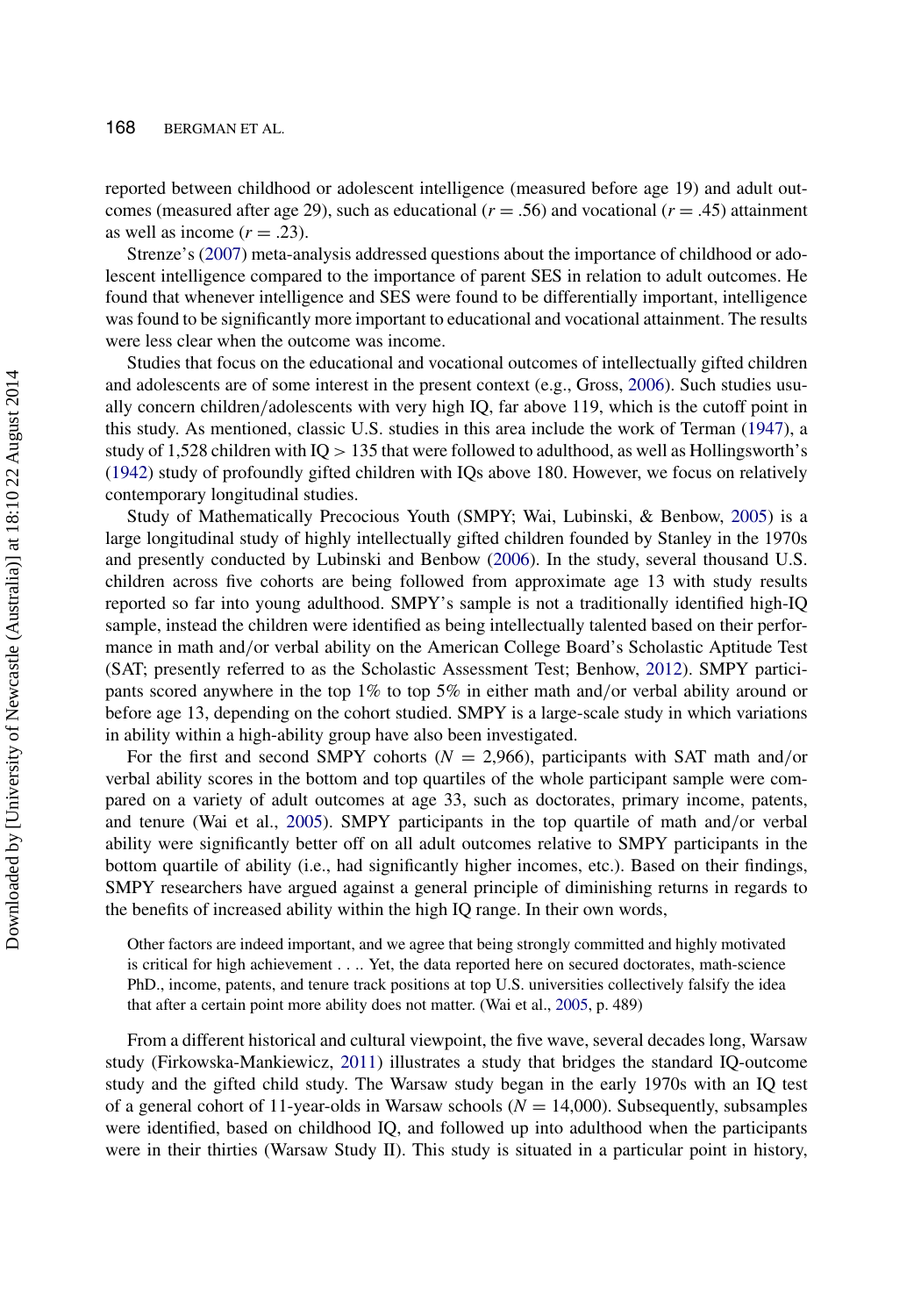its participants experienced the transition in Poland from a communist to a democratic state; however, primary and secondary schools that this cohort attended were serving children coming from homes that spanned a range of different family socioeconomic backgrounds in Poland at the time. A subgroup was followed into adulthood that consisted of participants with a high-IQ score in childhood ( $n = 170$  with an average IQ of 130). Of them 67% had attained a college education, 49% had high prestige jobs (e.g., top manager, employers, or professionals), and approximately 80% had a high household income by their thirties.

#### Ability Reserve Studies

Another research tradition, somewhat related to the types of studies reviewed so far, is the study of the so-called ability reserve. Such studies have usually been conducted within the field of education and often address questions at a societal level that concern the degree to which a country is making optimal use of its intellectually talented youth. Studies on the ability reserve (in Swedish, *begåvningsreserven*) were initiated in Sweden in the 1940s. The purpose was to estimate the number of children in lower social strata who were intellectually capable of successfully completing further schooling after mandatory school, which in those days only comprised 6 years. For instance, in an early study it was estimated that one out of five of all children were intellectually capable of successfully completing senior high school, which at that time only 7% of the children did (Husén, [2002\)](#page-19-14). Further studies were conducted in the following decades in Sweden and in other countries, see Husén [\(1974\)](#page-19-15) for an overview.

#### Characteristics of the Studied Cohort and the Surrounding Swedish Society

Almost all members of the studied school grade cohort were born in 1955 and grew up in the Swedish town of Örebro, a town of about 100,000 inhabitants. The majority of them continued to live there up to midlife. They completed 9-year mandatory school in 1971 (age 16), but 87% continued schooling by attending 2-year practical or 3-year theoretical senior high school. About 46% achieved an educational level corresponding to at least a 3-year senior high school education, and 13% obtained a university degree.

The cohort's educational and vocational careers were largely formed by choices and achievements during the 20-year period 1971 to 1991. Admission to attractive advanced trainings, like studying medicine, was determined on the basis of school grades, which had to be very high to be competitive. A school reform was implemented in the 1950s and 1960s, resulting in a mandatory 9 years of schooling with no streaming (except for a differentiation into advanced and basic courses in mathematics and English). All schooling, also at university level, was free of charge, and there was also financial support for students pursuing higher education (Björklund, Lindahl, & Sund, [2003\)](#page-18-2). Efforts were made to encourage teenagers of both genders and from all SES backgrounds to continue their studies, and "back doors" for entering higher education were created for those who had not completed 3-year senior high school. Even so, the socioeconomic position of the family still played an important role for students' school results, and a recent Swedish study showed that this association has been fairly constant over the past 20 years (Böhlmark & Holmlund, [2012\)](#page-19-16) even though the difference in school performance between low- and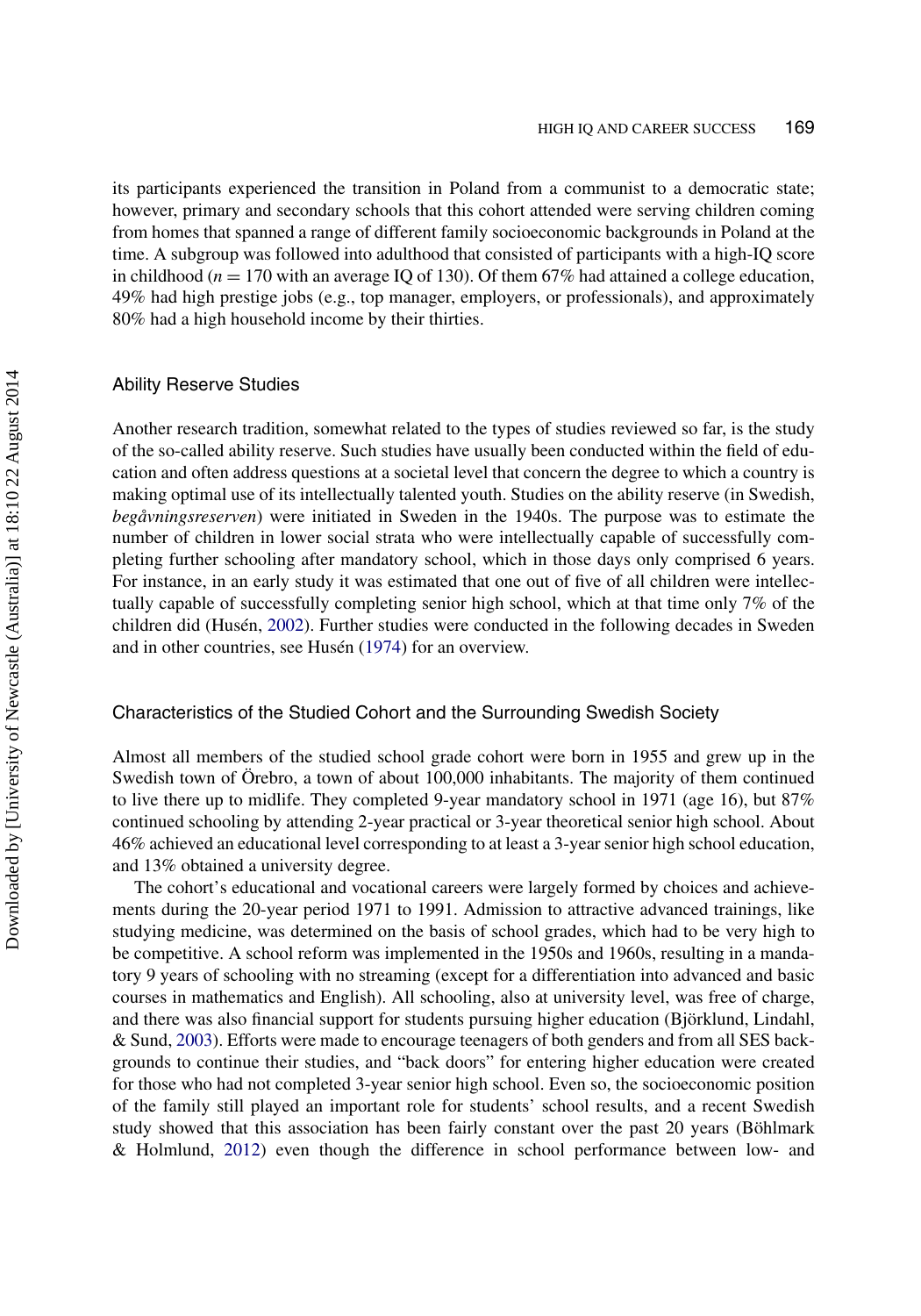#### 170 BERGMAN ET AL.

high-performing individuals has been lower in Sweden than in most other countries (Swedish National Agency for Education, [2006\)](#page-20-7).

In 2008, 32% of the Swedish population in the age range of 25 to 64 years had an academic degree of at least 3 years (120 credits) compared to an average for the Organisation for Economic Co-operation and Development countries of 28%. The proportion of individuals that proceed to higher education has also increased in the last 30 years. The previous predominance of men in higher education is now reversed, and of those who started higher education in Sweden in 2010, 58% were women and 42% were men. Among doctoral students the gender distribution is equal (Swedish National Agency for Higher Education, [2011\)](#page-20-8). Despite these changes, the majority of the highest positions in the private and public sector are still held by men in the beginning of the 21st century (Statens Offentliga Utredningar [SOU], [2004\)](#page-20-9).

In the 1970s and 1980s, the Swedish unemployment rate was low compared to the rest of Europe. It was usually between around 3%, but in the early 1990s it increased to almost 10% as a consequence of an economic crisis (Österholm, [2009\)](#page-20-10). Thereafter, the economy started to recover, and the unemployment rates dropped, particularly for men (Fredriksson & Topel, [2010\)](#page-19-17). In 1998, the unemployment rate increased for women in the Örebro area due to budget restrictions in the health care sector.

In the 1960s and 1970s, women with small children increasingly entered the labor force. This was made possible by day care service that was set up on large scale during these decades. By 1983, publicly provided day care covered 52% of preschool children, and by 2004, more than 80% of preschool children were in public day care (Kolm & Lazear, [2010\)](#page-19-18). The incentives for both parents to work were also strong because no tax deductions were given to families where only the man or the woman worked. By the 1990s, female labor force participation had become fairly close to that of the men (SOU, [2004\)](#page-20-9).

From an international perspective, Swedish income taxes were extremely high during the period of 1960 to 1990, and marginal tax rates were above 70% for blue-collar and white-collar workers in the 1970s. The 1991 tax reform reduced the marginal tax rates, but tax rates in Sweden remained high when compared to non-Nordic countries (Freeman, Swedenborg, & Topel, [2010\)](#page-19-19). The income distribution in Sweden is also very compressed. All families with children younger than age 18 received child support and families with low incomes, which also included some families where both caretakers worked full time, often received social support in the form of housing rent subsidies. A strong social safety net ensured that also the unemployed and chronically ill received social benefits that often were only moderately lower than what they would have earned from a low-paying job.

### This Study

The general aim of the study was described in the introduction. More specifically, the study had the following aims:

1. To describe career outcomes in midlife of adolescents with high IQ (top 10%) as compared to those belonging to other IQ groups. It is expected that the high-IQ group will have increased chances of a successful educational and vocational career. The extent of the increased chances of success is of interest, as well as the proportion of those with high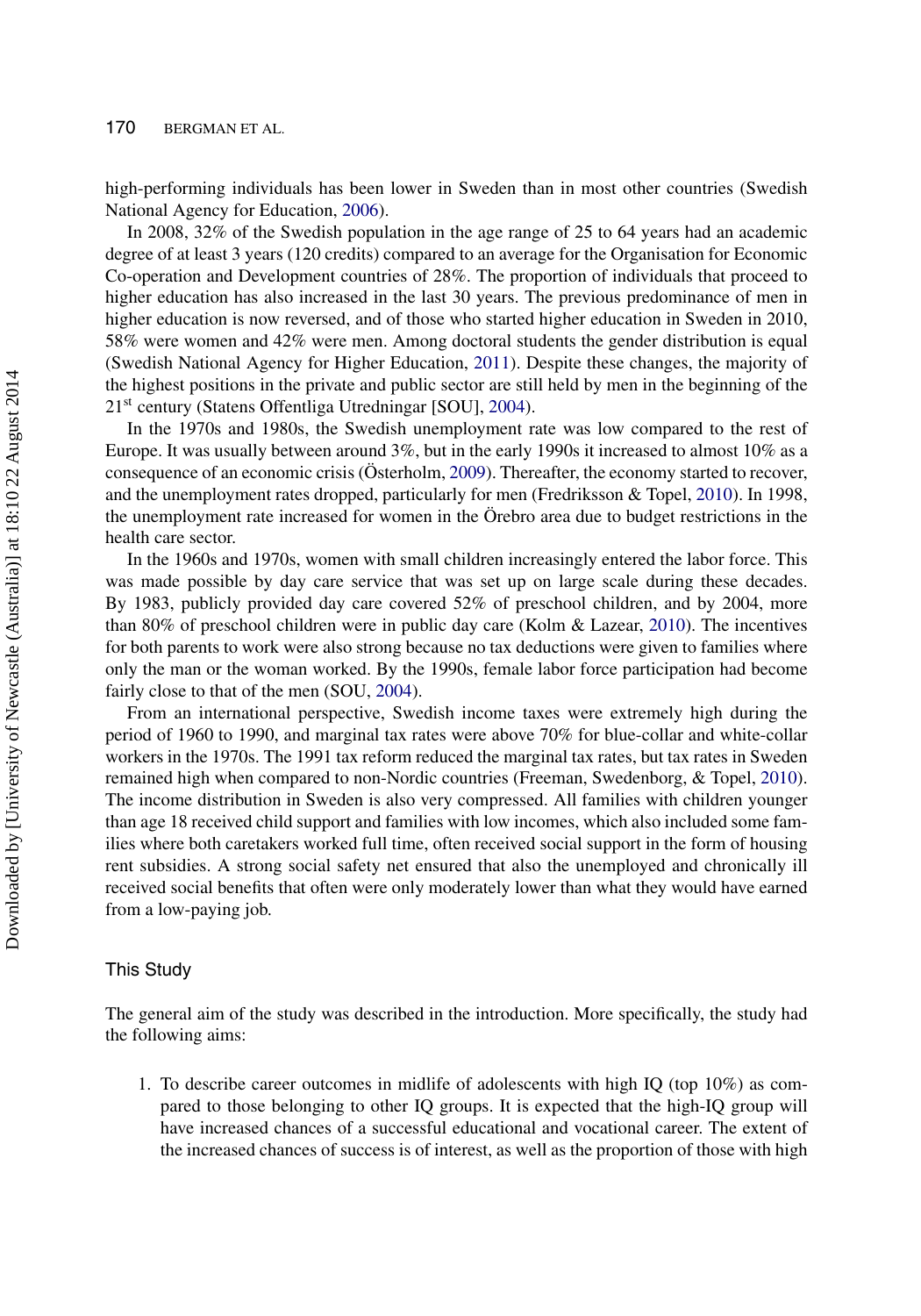IQ who achieve a successful career. Conversely, the proportion of those with high IQ who experience a career failure is also of interest.

- 2. To describe the extent to which the SES of the family of origin (parents' SES) and gendermoderate career outcomes. It is expected that being a woman or growing up in a low SES home will lead to decreased chances of a successful career also for those with a high IQ.
- 3. To determine whether a high IQ has a stronger positive relationship to career outcomes than that indicated by linear models of the relationship between IQ and a career outcome. This is expected for men and especially, for vocational outcomes.

The starting point for this expectation is taken from Gottfredson's [\(1986,](#page-19-20) [1997\)](#page-19-7) discussion of the important role of the *g* factor in everyday life and employment. For the studied cohort, whose careers were formed during the 1970s to 1990s, men were much more likely than women to pursue a career leading to a high occupational status and a high income. A high IQ, rather than an average or slightly above average IQ, enables one to intellectually master most obstacles when pursuing even an advanced career track. Seemingly, this is consistent with a model of a linear relationship of IQ to career outcomes but there are arguments that suggest a nonlinear relationship. Most high-status jobs and entry jobs leading to them are intellectually demanding, leaving a person of average IQ with little time for strategic planning and processing information of longterm importance after the necessary daily work is done. In contrast, the person with high IQ may manage the daily tasks more easily, leaving more time for such planning and information processing. This can affect the job career in a nonlinear way. For instance, there is a bias to think categorically (Macrae & Bodenhausen, [2000\)](#page-19-21), and this also applies to managers who tend to divide subordinate workers into "promising" or "not promising." A person with high IQ is likely to stand out in this way from the coworkers and will often be regarded as "number one" in a work group. Hence, this person will more likely be promoted or at least be given more qualified tasks. This tends to make the high-IQ person even more capable and valuable to the organization, which can enhance the importance of even small IQ differences within the above average IQ level.

## METHOD

#### **Participants**

Longitudinal data were used from the Swedish longitudinal research program Individual Development and Adaptation (IDA; Bergman, [2000;](#page-18-0) Magnusson, [1988\)](#page-19-6). In IDA, a whole school grade cohort of children from the Swedish town of Örebro was studied. The cohort included all children who were in the normal school system but excluded those children who, mostly due to severe intellectual handicaps, were in special schools for the mentally challenged (about 2%–3% of all children). The participants have been followed from Grade 3 (age 10) in 1965 to age 43 in 1998 for women, and to age 47 in 2001 for men. Children who moved to Örebro after Grade 3 and belonged to the school grade cohort were added to the study, and in Grade 9 (age 16), the cohort had grown to 1,392 children. The follow-up in midlife was undertaken for all women in the extended cohort (i.e., all Örebro girls who were in one or more of Grade 3 1965 to Grade 9 1970,  $n = 682$ ) and for men the follow-up was undertaken for all boys who were in the original Grade 3 cohort in 1965 ( $n = 543$ ).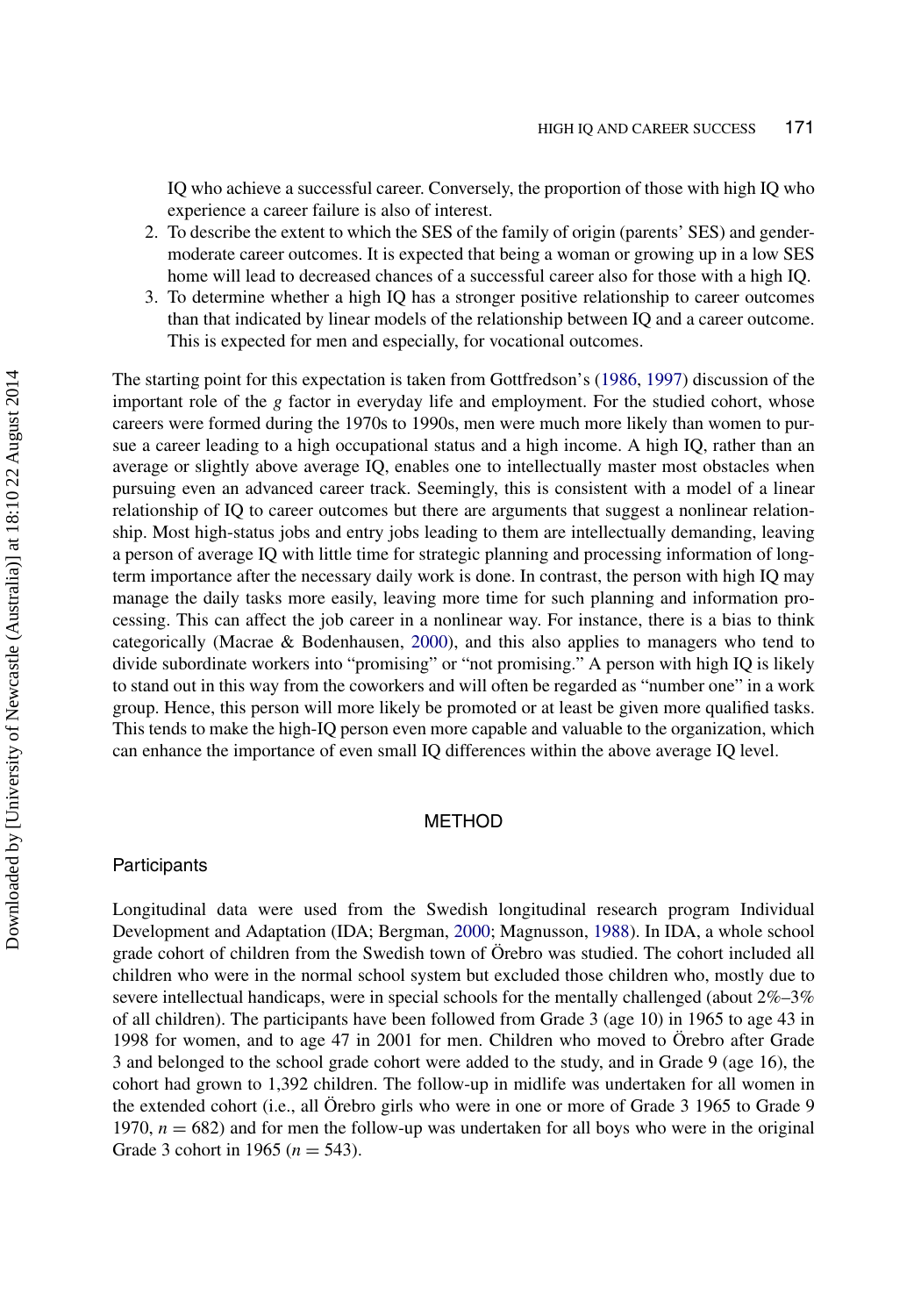#### 172 BERGMAN ET AL.

School age IQ data were available for 1,326 children (95% of the extended school grade cohort), and data from the follow-up in midlife were available for 962 participants (393 men and 569 women). The participation rates in midlife were for women 83% and for men 72%. Those who participated in the follow-up in midlife were compared to those who did not participate to examine how they differed with regard to four school age variables: IQ, school achievement, parents' education, and parents' income (see Variable section for descriptions). For two of these variables, significant differences were found between the two groups: The mean school achievement and IQ were slightly higher for those who participated in the follow-up in midlife than for those who did not (effect sizes of 0.23 and 0.29, respectively).

Örebro is a midsized Swedish town (about 100,000 inhabitants). It is fairly representative of Swedish urban communities, excluding the big cities. However, Bergman [\(1973\)](#page-18-3) reported that for the IDA sample, the level of the parents' education and the children's standardized achievement test results were slightly higher than for "all Sweden" (effect size 0.1). The average IQ in Grade 6 was compared between the IDA sample and a normative sample of sixth-grade children studied by Härnquist [\(1969\)](#page-19-22), who developed the differential ability analysis (DBA) test used in IDA. Expressed in IQ scores with a mean of 100 and a standard deviation of 15, the average IQ was 4.7 points higher in the IDA sample. However, in Härnquist's sample urban populations were underrepresented.

#### Measures at School Age

#### *Gender*

Information about gender was available for all children in the extended school grade cohort (710 boys and 682 girls; boys coded 1 and girls coded 0).

## *IQ*

Information about intelligence was used from three sources: At age 15 it was used from scores on the Swedish WIT III intelligence test battery (four tests, each expressed in stanine scores), and at age 10 and 13 information was used from scores on the Swedish DBA intelligence test battery (six tests, raw scores). Both these tests are multifactor tests and only the global sum scores, measuring general intelligence, were used. Reported reliabilities for the global scores on these two composite tests are 0.95 and 0.93, respectively. The tests are described more in detail in Backteman and Magnusson [\(1981\)](#page-18-4). To maximize reliability and minimize sample attrition, the following procedure was followed to construct a single measure of school-age intelligence based on the three available measures: (1) at each age separately the global test scores were standardized; (2) for children with complete data  $(n = 809)$ , the mean of the three standardized test scores was computed; (3) for children with data missing from one age ( $n = 246$ ), the mean was computed of the two available standardized scores; (4) for children with data from just one age  $(n = 271)$  their standardized scores were used; (5) finally, the standardized scores created by 1 through 4 above were standardized again to have a mean of 100 and a standard deviation of 15 for the whole sample and the final variable was labeled IQ. In this way highly reliable IQ data became available for 1,326 children. IQ correlated 0.94 with the age 10 global IQ score, 0.95 with the age 13 global IQ score, and 0.94 with the age 15 global IQ score. Furthermore,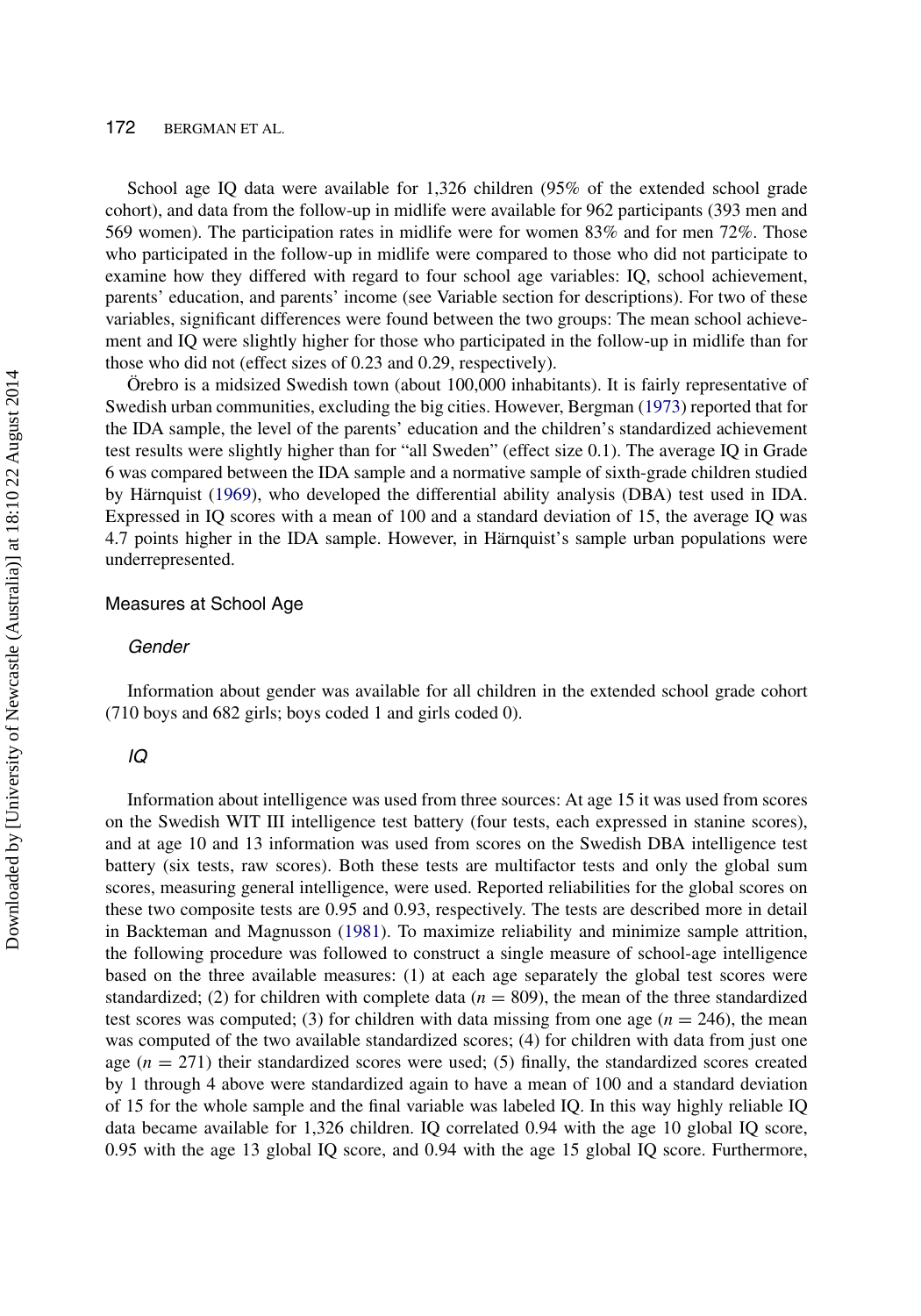IQ correlated 0.74 with school achievement (described below) and, for a biological subsample of IDA studied at age 26 ( $n = 171$ ), IQ correlated 0.75 with the global intelligence score of the Swedish Synonyms, Reasoning, and Block Test (SRB) intelligence test.

#### *IQ Group*

Based on the IQ variable the following IQ groups were constructed: 1.  $P_{90-100}$  (above the 90th percentile in IQ, n=134, 68 boys). This group is labeled the high-IQ group. 2.  $P_{80-90}$  (between the 80th and 90th percentile in IQ,  $n = 134$ , 58 boys). 3.  $P_{70-80}$  (between the 70th and 80th percentile in IQ,  $n = 130, 63$  boys). 4. P<sub>60-70</sub> (between the 60th and 70th percentile in IQ,  $n = 129, 55$  boys). 5.  $P_{40-60}$  (between the 40th and 60th percentile in IQ,  $n = 275$ , 133 boys). This group is labeled the average-IQ group. 6.  $P_{0-40}$  (below the 40th percentile in IQ,  $n = 524$ , 292 boys). Based on IQ group, a binary variable was also constructed: high IQ, coded 1 if a child belonged to  $P_{90-100}$ otherwise coded 0.

## *School Achievement*

Information about school achievement was available in the form of average school grades in Grades 3, 6, and 9. In Grade 3 and 6 the grades in Swedish and mathematics were averaged and in Grade 9 the grades in Swedish, history, civic knowledge, biology, chemistry, and physics were averaged (mathematics could not be used due to the existence of two different courses in mathematics in Grade 9). The grade in a single subject was scored 1 through 5 with 5 being the highest grade and, consequently, the averaged grade at each age was in the range 1 to 5, in all cases close to 3. The instructions for the teachers' grading stressed that the grades were relative to all Swedish children in the same grade. These scores are easily interpretable so no standardization was carried out. Then the procedure described above for creating IQ was followed, except that no standardization was undertaken. The final variable was labeled school achievement for which data were available for 1,347 children  $(M = 3.07, SD = .83)$ . School achievement correlated 0.91, 0.94, and 0.89 with the averaged school grades in Grade 3, 6, and 9, respectively, and school achievement correlated 0.90 with the averaged score on standardized achievement tests in Swedish and mathematics given in Grade 6 (standardized achievement tests were not given in Grade 9).

# *Parents' Education*

The education of the parents was measured by the parent with the highest education, as reported in a parents' questionnaire. The reversed scale was from 1 (*only mandatory school*) to 7 (*academic degree*). Information about the education of the parents was available from Grades 3, 6, and 9 and from this the variable parents' education was constructed in the following way: (1) if data from Grade 6 were available, parents' education was defined by the education of the parents reported in that grade; (2) in case data were not available from Grade 6, Grade 9 data were used; (3) in cases where only data from Grade 3 were available, these data were used. Data for parents' education were available for 1,316 children. Parents' education correlated 0.90, 1.00, and 0.95 with the education of the parents reported in Grades 3, 6 and 9, respectively, and parents' education correlated 0.65 with parents' income (described below).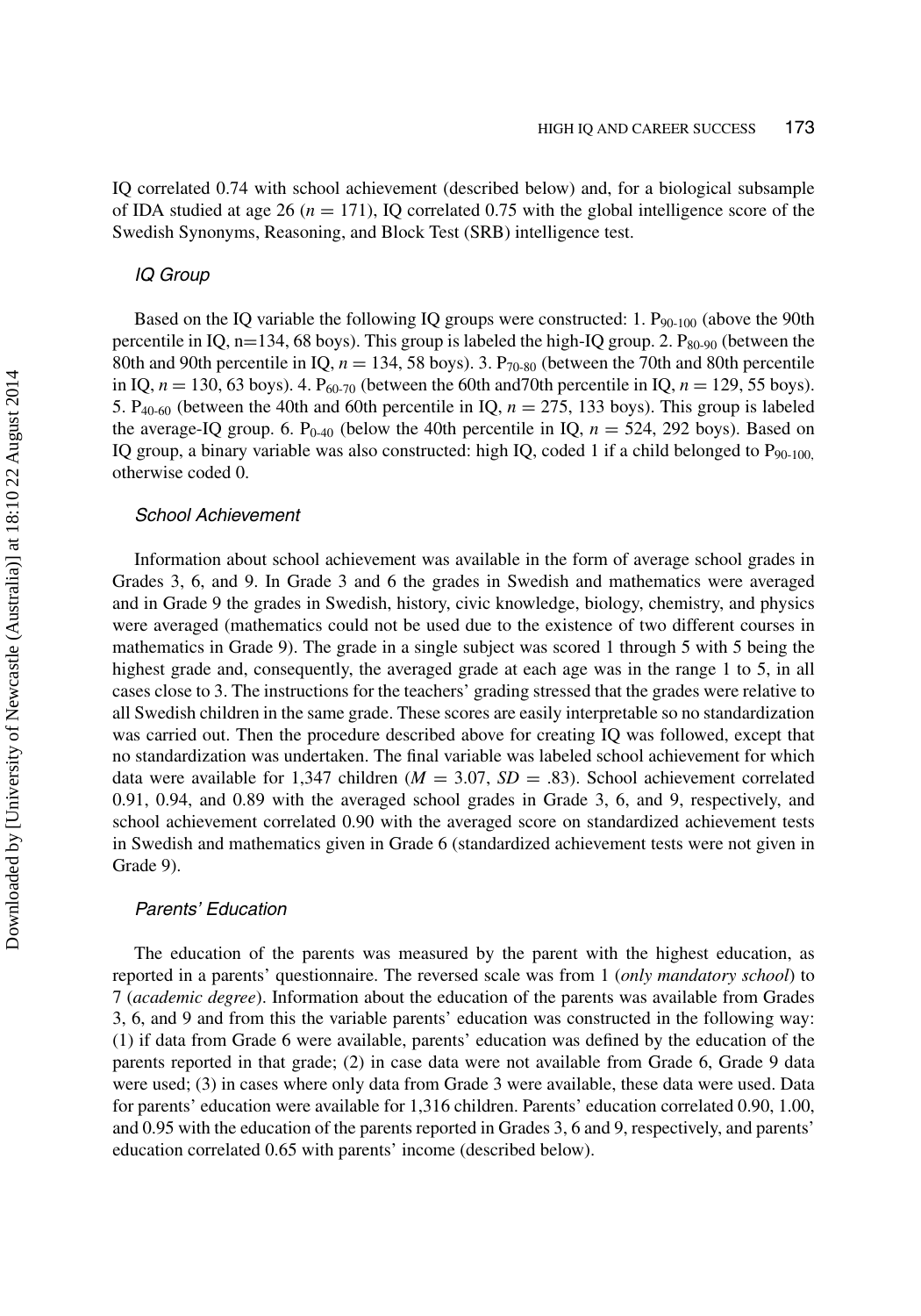## 174 BERGMAN ET AL.

#### *Parents' Income*

Parents' income was measured by the average of self-reported family income before taxes in Grades 3 and 6 and, if data from only one age was available, these data were used. At each age the scales were 1 to 7, with 7 being the highest income category. Information about parents' income was available for 1,155 children. Parents' income correlated 0.96 with the income reported in Grade 3 and 0.96 with the income reported in Grade 6.

#### *Parents' SES*

An index of the parents' socioeconomic status was formed by summing the scores on parents' education and parents' income (the two variables had approximately the same standard deviations and correlated 0.65). The sum score was then *z*-transformed. Information about parents' SES was available for 1,151 children. Parents' SES correlated 0.93 with parents' education and 0.89 with parents' income.

#### Measures in Midlife

All variables measured in midlife were based on self-reports given in personal interviews with the women at age 43 and the men at age 47.

## *Married*/*Cohabiting*

This variable was coded yes  $(79%)$  or no  $(19%)$  and information was available for 962 participants.

#### *Number of Children*

This variable measured the number of own children the participants had (including adopted children). Such information was available for 892 participants ( $M = 2.14$ ,  $SD = 1.10$ ).

## *Current Occupation*

A number of questions were asked about the respondents' current occupation and four binary variables were formed: employed full-time  $(61\%)$ , runs business as a (part) owner  $(14\%)$ , freelance (6%), study (7%), and unemployed (8%). It should be noted that in some cases a person had more than one occupation (e.g., is employed and study). Information was available for 898 to 931 participants.

#### *Number of Work Hours*

This variable was measured by the typical number of work hours per week for those who had a job. Information was available for 851 subjects ( $M = 39.0$ ,  $SD = 8.2$ ).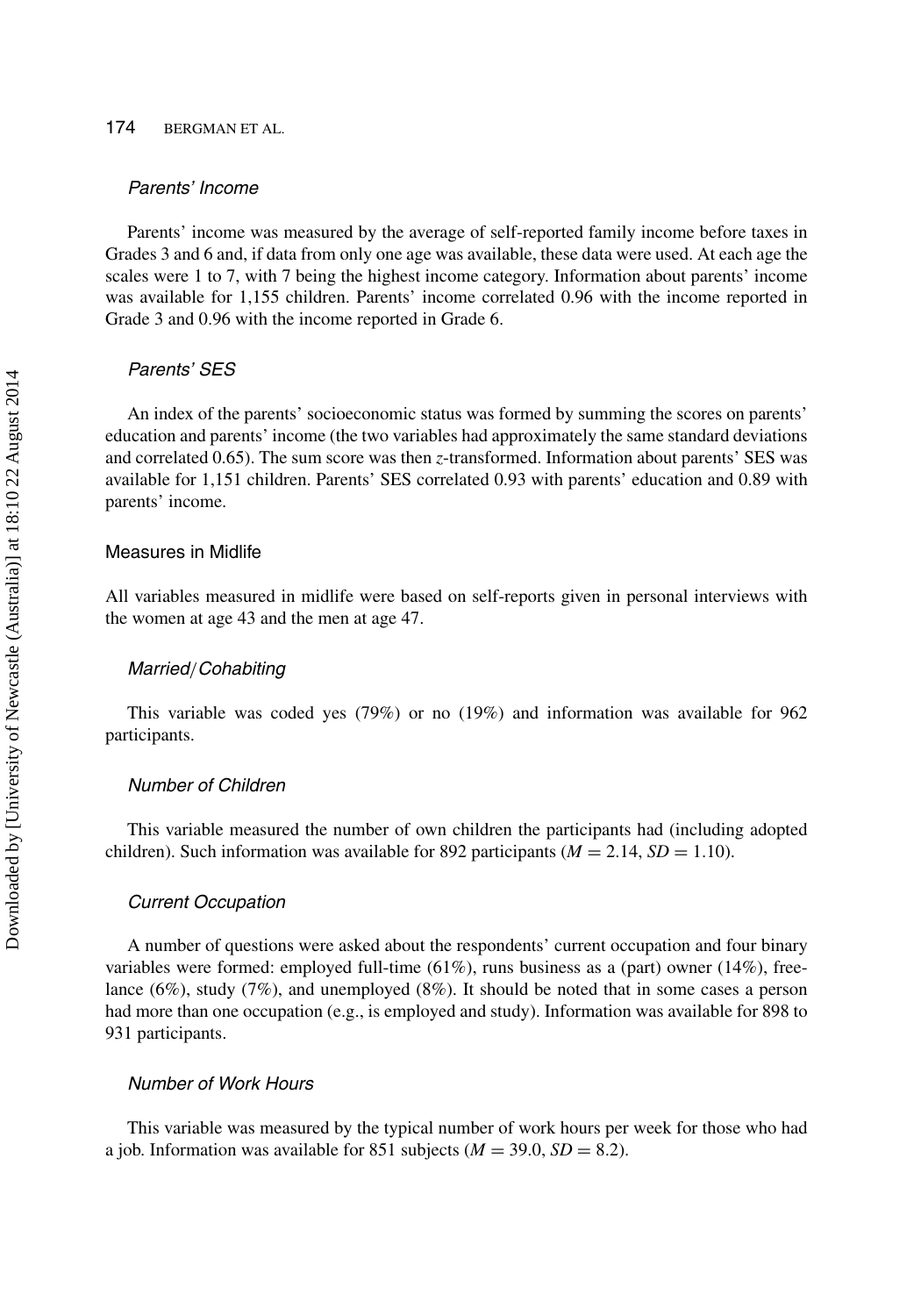# *Highest Education*

The coding of this variable was based on the answers to a large number of questions about the participants' education. In analyses where highest education was entered as a continuous variable, the original 13-step coding was used. Based on the original coding a simplified coding with six categories was used for cross-tabulations: (1) only mandatory school (13%), (2) some schooling above mandatory school (42%), (3) 3-year high school (7%), (4) some college study after high school (25%), (5) B.A. or equivalent (7%), and (6) A "prestige" education, at least at the master's degree level (7%), most commonly master's degrees were in advanced school of business, or civil engineering. Information was available for 962 participants.

#### *Income*

This variable was measured by the monthly personal income in Swedish Crowns (SEK) before tax deduction and it was available for 668 employed ( $M = 20,300, SD = 13,100$ ). Information about income was not available for self-employed.

#### *Occupational Level*

The variable was coded using information from a variable measuring occupational level and that reflects the education usually demanded for the type of job the person holds. It is a 5-point scale with 1 (*almost no education is needed*), 2 (*high school competence is needed*), 3 (*some higher education is needed but not an academic degree*), 4 (*an academic degree is needed*). The code 5 was added in the IDA project and was reserved for person with a leading position (leader of a large organization). The variable is based on the Swedish Standard Classification of Occupations (SCB; Statistics Sweden, [1998\)](#page-20-11) and is described in Andersson and Bergman [\(2011\)](#page-18-5). High occupational level was coded 1 if the occupational level was 4 or 5 (29%), otherwise coded 0 (71%). Information was available for 910 participants.

#### *Staff Manager and Advisor*

Those who were employed were asked if they were a staff manager and about the size of their staff. Staff manager was coded *no* (71%), *yes, staff 1–9* (17%), *yes, staff 10–19* (6%), or *yes, staff 20 or more* (6%). Information was available for 745 employed. They were also asked if they had an advisory function and took part in strategic decision-making in the organization where they worked. Advisor was coded *yes* (61%) if they had an advisory function, otherwise *no* (39%). Information was available for 754 participants.

## *Own Business*

Those who had their own business were asked about the number of employees they had. Own business was coded *no employees* (56%), *1–9 employees* (37%), *10–19 employees* (6%), and *20 or more employees* (2%). Information was available for 126 participants who had their own business.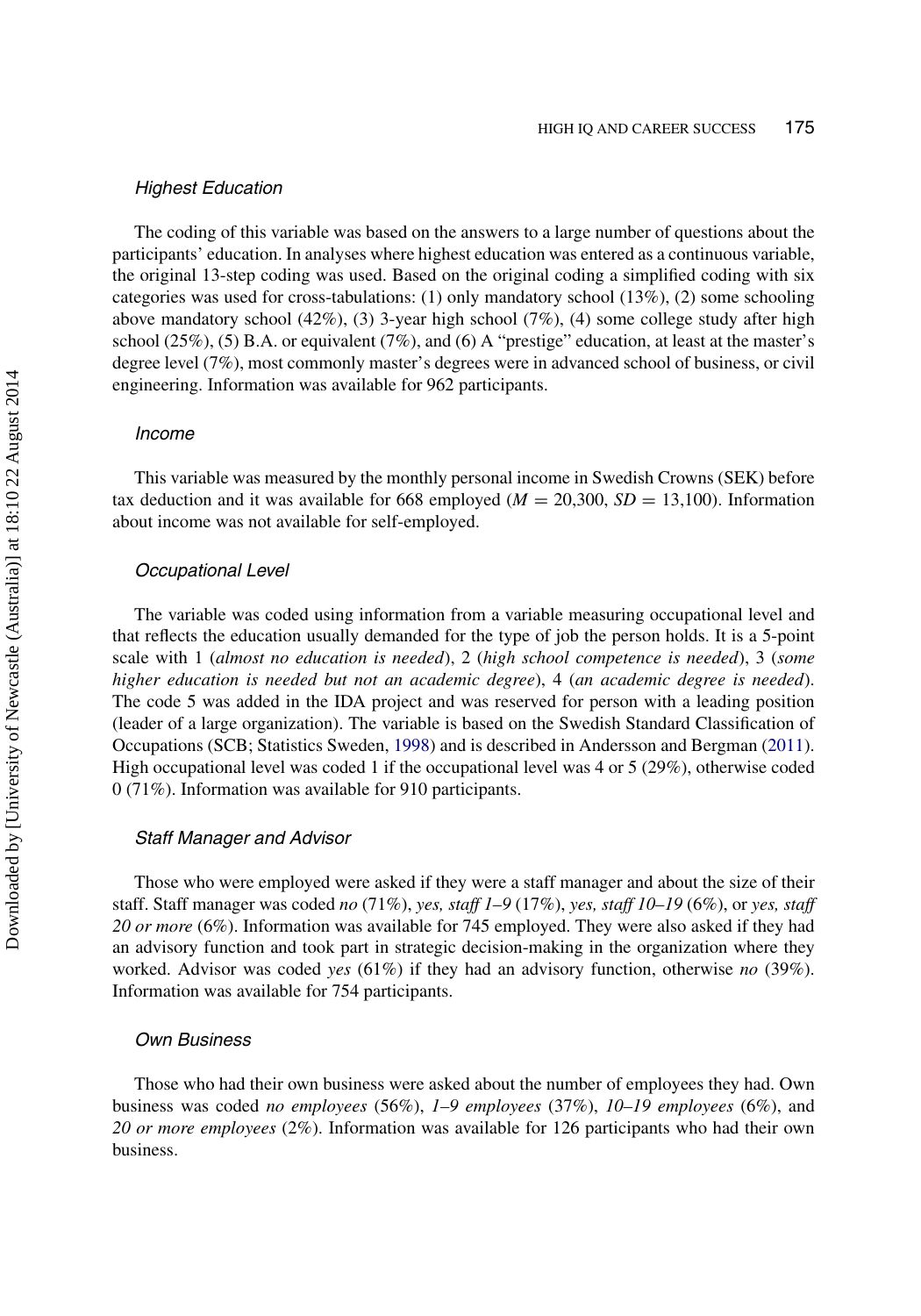# Definition of a High-IQ Group

The definition of high IQ described in the Measures section is based on considerations of what IQ is typical of those who successfully complete advanced university training or achieve a highly qualified job position. We consider the median or mean IQ of such career groups as indicative of a suitable cutoff point. For this purpose, we used information from the present Swedish IDA study and from international studies of the IQ distribution within qualified educational and vocational groups. Based on IDA data, the mean/median IQ of those with a very qualified education (at least a master's degree) is  $114.4/115.5$  ( $SD = 10.9$ ) and the corresponding figures for those belonging to the top 5% in income in midlife is  $111.6/112.3$  (*SD* = 11.2). Huang [\(2001\)](#page-19-23) listed the mean and median IQ of those in high-IQ occupations with IQ measured by the Army Qualification Test (AFQT) for the National Longitudinal Survey of Youth sample and IQ measured by the Henmon-Nelson IQ for the Wisconsin Longitudinal study. The mean/median IQs for the five high-IQ professions with the highest average IQ were in the range of 117.5 to 124.8/117 to 122. Matarazzo [\(1972\)](#page-20-12) reported mean WAIS IQ scores of 115 for college graduates, and 125 for PhDs/MDs.

The above research suggests that a reasonable cutoff point for high IQ is the top 10 percent of a normal population ( $IQ \geq 120$ ). For the IDA data with IQ standardized to a mean of 100 and a standard deviation of 15, the choice of an IQ  $> 119$  corresponds to the top 10% of the distribution. However, for the IDA data this cutoff point is 0.37 *SD* units above the average for the group with the highest education, and 0.63 *SD* units above the average for the top-income group. Partly for the reason of increasing international comparability of the findings, we decided to use the top 10% cutoff point. For the Swedish cohort, this probably leads to a slight underestimation of the group that is intellectually suitable for a highly qualified education or vocation.

The definition of high IQ as the top 10% of the adolescents corresponds roughly to what in the giftedness literature has been called the "mildly gifted group" (IQ 115–129; Gross, [2009\)](#page-19-24). Of our high-IQ group, 84% falls in this range, the remaining 16% falls in the IQ range 130 to 147.

# **RESULTS**

In [Table 1,](#page-12-0) basic information is presented about the relationship between IQ and the variables measured at school age. As expected, IQ is highly correlated with school achievement and moderately correlated with parents' education, parents' income, and parents' SES. The means for all variables differ significantly between IQ groups, most strongly for IQ and School achievement. For school achievement (scaled  $1-5$ ), the mean for  $P_{90-100}$ , the high-IQ group, is 4.18 as compared to 3.01 for the average-IQ group, P40-60, a difference of 1.4 *SD* units.

We tested mean differences between IQ groups on a number of background characteristics in midlife: marital status, number of children, employment status, and number of work hours per week. No significant differences were found between the high-IQ group and the average-IQ group. The findings reported in this paragraph are not given in a table.

In [Table 2,](#page-12-1) the percentages with different levels of highest education are presented for the six IQ groups. There is a strong relationship between IQ group and highest education. Comparing the high-IQ group with the average-IQ group, achieving a master's degree is almost 10 times more common in the high-IQ group. Still, less than one fourth of this group achieved a master's degree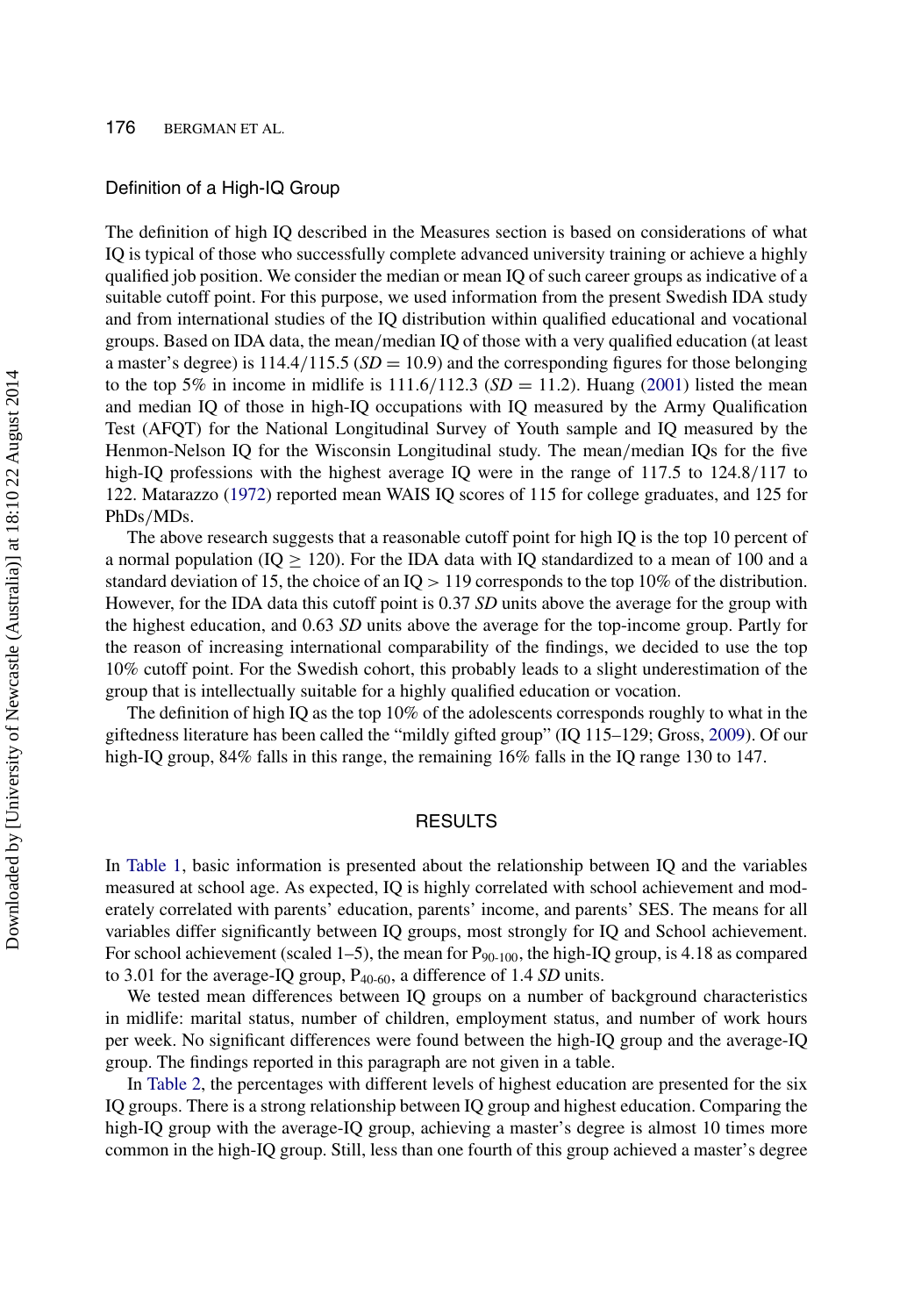| 1     | $\overline{c}$ | 3    | 4    | 5       |
|-------|----------------|------|------|---------|
|       |                |      |      |         |
| .74   | 1              |      |      |         |
| .33   | .35            | 1    |      |         |
| .28   | .29            | .65  |      |         |
| .34   | .36            | .93  | .89  | 1       |
|       |                |      |      |         |
| 124.8 | 4.18           | 3.82 | 5.06 | 0.55    |
| 115.8 | 3.76           | 3.61 | 4.87 | 0.42    |
| 110.9 | 3.64           | 3.39 | 4.78 | 0.29    |
| 106.4 | 3.36           | 3.27 | 4.70 | 0.22    |
| 100.5 | 3.01           | 2.83 | 4.47 | $-0.02$ |
| 85.1  | 2.42           | 2.34 | 3.95 | $-0.37$ |
| 100.0 | 3.07           | 2.92 | 4.42 | 0.00    |
|       |                |      |      |         |

<span id="page-12-0"></span>TABLE 1 IQ in Relation to School Achievement, Parents' Education, Parents' Income, and Parents' Socioeconomic Status (SES). Correlations Between Variables and Means for the Six IQ Groups

*Note*. All correlations are significant at  $p < 0.01$  and testing with one-way ANOVA all variables are significantly related to IQ group at  $p < .01$ . The correlations were recomputed using Spearman's rho and were almost identical to the Pearson correlations.

|                 | <b>Highest Education</b> |                     |                       |              |                  |          |       |  |  |
|-----------------|--------------------------|---------------------|-----------------------|--------------|------------------|----------|-------|--|--|
| <b>IQ</b> Group | Mandatory<br>School      | Some High<br>School | 3-Year High<br>School | Some College | <b>BA</b> Degree | Master's | All   |  |  |
| $P_{90-100}$    | 4.0                      | 15.8                | 9.9                   | 32.7         | 14.9             | 22.8     | 100.0 |  |  |
| $P_{80-90}$     | 7.1                      | 24.2                | 15.2                  | 28.3         | 10.1             | 15.2     | 100.0 |  |  |
| $P_{70-80}$     | 5.9                      | 26.5                | 7.8                   | 43.1         | 6.9              | 9.8      | 100.0 |  |  |
| $P_{60-70}$     | 8.7                      | 33.0                | 11.7                  | 34.0         | 7.8              | 4.9      | 100.0 |  |  |
| $P_{40-60}$     | 11.3                     | 50.0                | 3.1                   | 24.7         | 8.2              | 2.6      | 100.0 |  |  |
| $P_{0-40}$      | 20.8                     | 57.4                | 5.7                   | 13.1         | 1.5              | 1.5      | 100.0 |  |  |
| All groups      | 12.6                     | 41.8                | 7.5                   | 24.8         | 6.5              | 6.7      | 100.0 |  |  |
| Mean IO         | 92.6                     | 96.1                | 105.8                 | 106.8        | 110.6            | 114.4    | 101.2 |  |  |

<span id="page-12-1"></span>TABLE 2 IQ and Educational Level Achieved in Midlife, Percentages and Means

*Note.*  $\chi^2$ (25, *N* = 935) = 238.38, *p* < .001, when testing the relationship between IQ group and educational group.

or a PhD degree. Thirty percent of the high-IQ group did not obtain any schooling above senior high school and as many as one fifth of them did not complete 3-year senior high school.

However, there were large gender differences. In [Table 3,](#page-13-0) highest education was compared between the high-IQ group and the average-IQ group for the genders separately. The largest gender differences within the high-IQ group can be found for the two extremes of educational level. None of the males had only completed mandatory school, whereas 7% of the females had. Moreover, achieving the highest educational level was more than twice as common for men (34%) than for women (13%).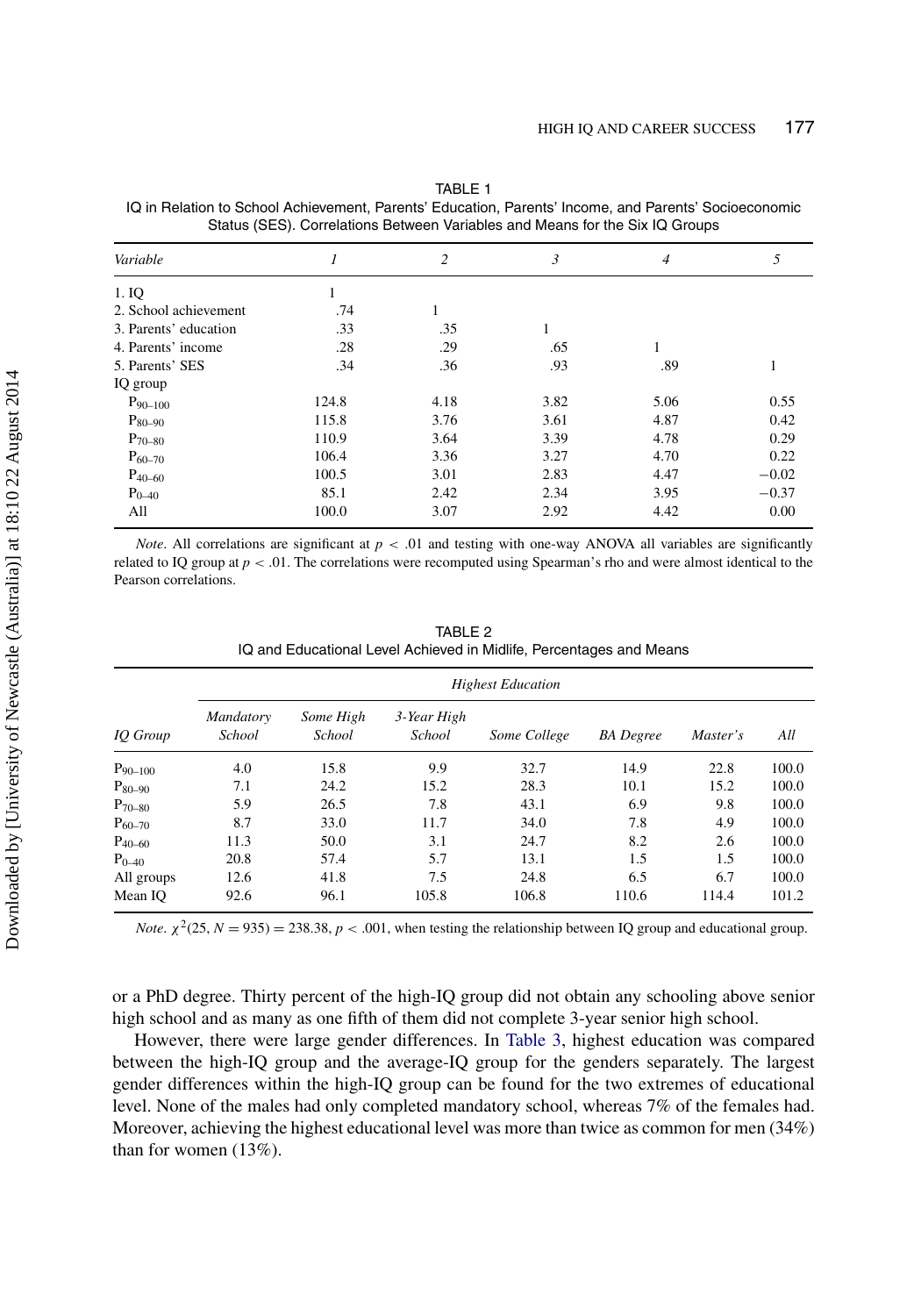| <b>IQ</b> Group | <b>Highest Education</b> |                     |                       |              |                  |          |       |  |  |
|-----------------|--------------------------|---------------------|-----------------------|--------------|------------------|----------|-------|--|--|
|                 | Mandatory<br>School      | Some High<br>School | 3-Year High<br>School | Some College | <b>BA</b> Degree | Master's | All   |  |  |
| $P_{90-100}$    |                          |                     |                       |              |                  |          |       |  |  |
| Males           | 0.0                      | 14.9                | 6.4                   | 25.5         | 19.1             | 34.0     | 100.0 |  |  |
| Females         | 7.4                      | 16.7                | 13.0                  | 38.9         | 11.1             | 13.0     | 100.0 |  |  |
| $P_{40-60}$     |                          |                     |                       |              |                  |          |       |  |  |
| Males           | 4.2                      | 54.9                | 4.2                   | 18.3         | 12.7             | 5.6      | 100.0 |  |  |
| Females         | 15.4                     | 47.2                | 2.4                   | 28.5         | 5.7              | 0.8      | 100.0 |  |  |
| IQ means        |                          |                     |                       |              |                  |          |       |  |  |
| Males           | 89.4                     | 94.9                | 101.5                 | 106.0        | 111.0            | 114.6    | 100.4 |  |  |
| Females         | 93.8                     | 97.1                | 111.1                 | 107.1        | 110.3            | 114.1    | 101.8 |  |  |

<span id="page-13-0"></span>

| TABI F 3                                                                                               |
|--------------------------------------------------------------------------------------------------------|
| IQ and Educational Level Achieved in Midlife: Comparison of Males and Females in the High-IQ Group and |
| the Average-IQ Group (Percentages and Means)                                                           |

*Note*. The relationship between gender and educational group was tested using a chi-squared test of independence separately for those belonging to the high-IQ group and the average-IQ group. The results were, respectively,  $\chi^2(5, N = 1)$  $101$ ) = 12.0, *p* < .05 and  $\chi^2$ (5, *N* = 194) = 14.6, *p* < .05.

[Table 4](#page-14-0) shows large differences between genders in income, with men earning almost twice as much as women. Comparing income between genders and within IQ group, a large gender difference to the men's advantage is found in each IQ group. For the high-IQ group, the gender difference in income is extremely large (SEK 43,800 for men as compared to SEK 17,200 for women, the income for men is 2.5 times higher and a two-tailed *t* test for independent samples showed that  $t(66) = 4.80$ ,  $p < .001$ . It is noteworthy that when the high-IQ group is compared to the average-IQ group, the difference in income is very large for men (SEK 43,800 compared to SEK 26,300) but it is quite small for women (SEK 17,200 compared to SEK 15,400). The findings for men will be analyzed more in detail in [Table 5.](#page-15-0)

These differences are not explained by the fact that men worked longer hours, because the number of work hours per week is only moderately higher for men than for women (42.3h compared to 36.5h, data not shown). Recalculating the women's average income under the assumption that they had worked 42.3h per week for the same pay/h, the income can be estimated to have been about SEK 18000, an average income that the men exceed by 57%. The men were studied 3 years later than the women, and during that time salaries in Sweden had increased about 16% (Statistics Sweden, [1999,](#page-20-13) [2002\)](#page-20-14). The men were also about 3.5 years older at the time of study, but according to Statistics Sweden [\(2002\)](#page-20-14), the average salary was almost the same for both ages in 2001. If the men's income is recalculated to correspond to 1998 salary levels, it should be divided by 1.16. Applying this correction to men's income only marginally decreases the gender differences reported above. For instance, for the high-IQ group men's income divided by women's income changes from 2.5 to 2.2.

It is also seen in [Table 4](#page-14-0) that the linear relationship between IQ and Income, as expressed by the Pearson correlation, is significant for both genders and of moderate size, somewhat lower for women. However, when school achievement or highest education is controlled for, the relationship vanishes or is strongly decreased.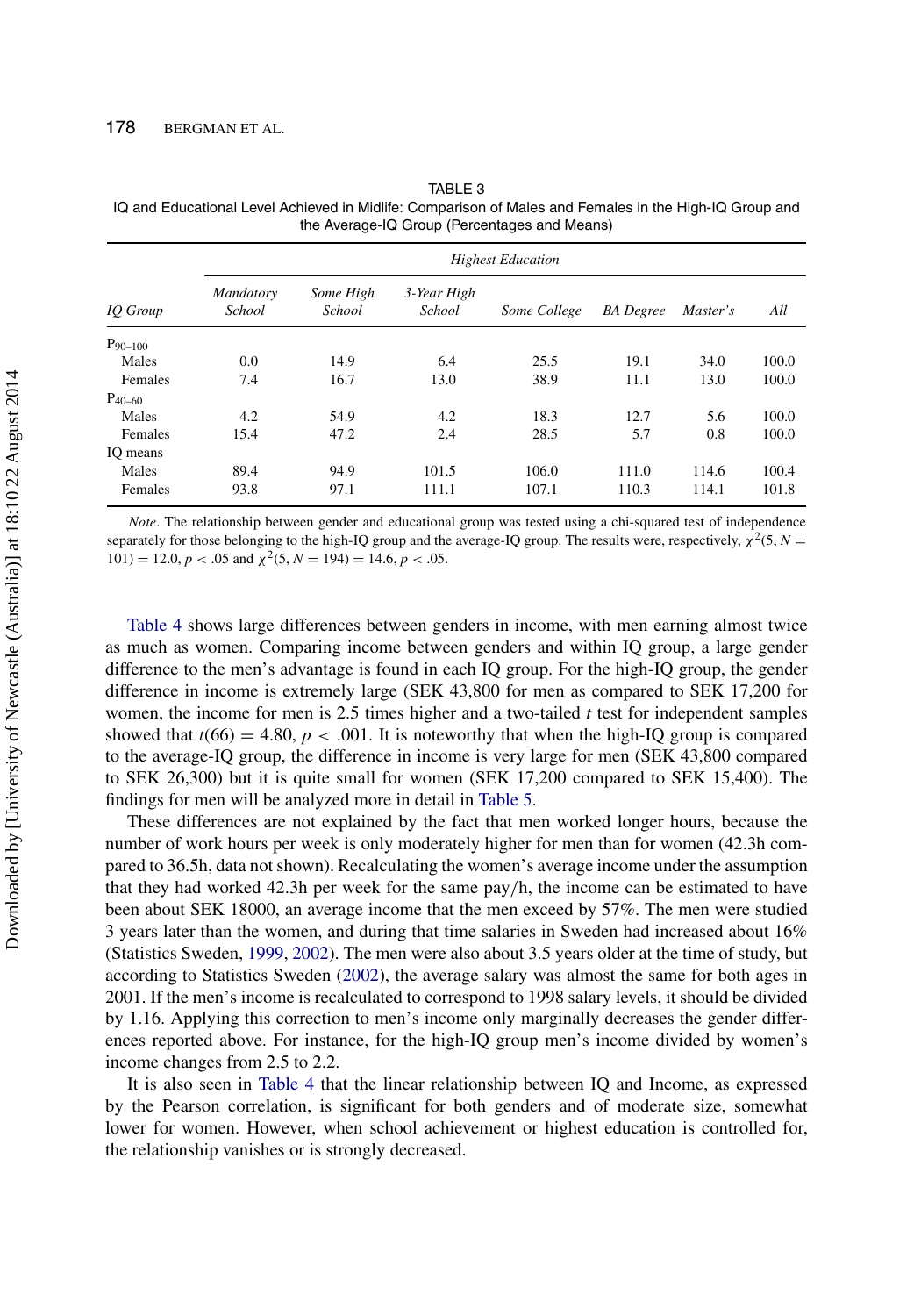| <b>IQ</b> Group                  | Men      | Women    |  |
|----------------------------------|----------|----------|--|
| $P_{90-100}$                     | 43800**  | 17200*   |  |
| $P_{80-90}$                      | 27700    | 17500    |  |
| $P_{70-80}$                      | 33200    | 14800    |  |
| $P_{60-70}$                      | 28300    | 16300    |  |
| $P_{40-60}$                      | 26300    | 15400    |  |
| $P_{0-40}$                       | 23200    | 14200    |  |
| All groups                       | 28200    | 15500    |  |
| Correlation with IO <sup>a</sup> | $.30***$ | $24***$  |  |
| Correlation with $IQ^b$          | .04      | $15***$  |  |
| Correlation with IO <sup>c</sup> | $23***$  | $.17***$ |  |
| Correlation with $IOd$           | .02      | .10      |  |
| Correlation with IO <sup>e</sup> | .02      | .10      |  |
| Correlation with IO <sup>r</sup> | $-.03$   | .10      |  |

<span id="page-14-0"></span>TABLE 4 IQ and Income in Midlife, Employed Only

*Note*. Income in SEK before tax deduction.

<sup>a</sup>Simple correlation. <sup>b</sup>Correlation when school achievement is controlled for. <sup>c</sup>Correlation when parents' socioeconomic status (SES) is controlled for.  ${}^{d}$ Correlation when both school achievement and parents' SES is controlled for. <sup>e</sup>Correlation when highest education is controlled for. <sup>f</sup> Correlation when all three variables are controlled for.

 $p^*p < 0.05$ . \*\**p* < .01. \*\*\**p* < .001 when testing either the significance of a correlation or, using a two-tailed *t* test for two independent samples to test difference between group  $P_{90-100}$ and group  $P_{40-60}$ .

It was expected that a nonlinear positive relationship of IQ to career outcomes should exist, at least for men for vocational outcomes. In addition to the linear relationship of IQ, having a high IQ should further increase a positive career outcome. Regression analyses were computed with highest education, income, and high occupational level as the dependent variables and with IQ and high IQ (dummy variable, coded 1 if the person belonged to the high-IQ group) as the independent variables. For women, no evidence of a nonlinear relationship was found for any of the three career outcomes. For men, a nonlinear relationship was found when income or high occupational level was the dependent variable, and these results are reported in [Table 5.](#page-15-1) Three regression models were run. When income was the dependent variable it can be seen that, according to Model 1, in addition to the linear relationship to IQ, belonging to the high-IQ group increases income with SEK 12,400, an amount that is 44% of the average monthly income for the total sample. Although reduced in size, this nonlinear increase remains significant also when school achievement, parents' SES, and highest education are controlled for (Models 2 and 3). In fact, in all three regression models high IQ outperforms IQ as a predictor of men's income and in Models 2 and 3, high IQ but not IQ is a significant predictor. Very similar results were found when high occupational level was the dependent variable. For instance, in Model 2 IQ is not a significant predictor, but high IQ is. According to the regression model, belonging to the high-IQ group multiplies the odds of having a high occupational level with 3.34 even after IQ is included in the model.

How important are gender and the parents' SES for the career outcomes of the high-IQ group? This issue is addressed in [Table 6](#page-15-0) by reporting results from regression analyses with highest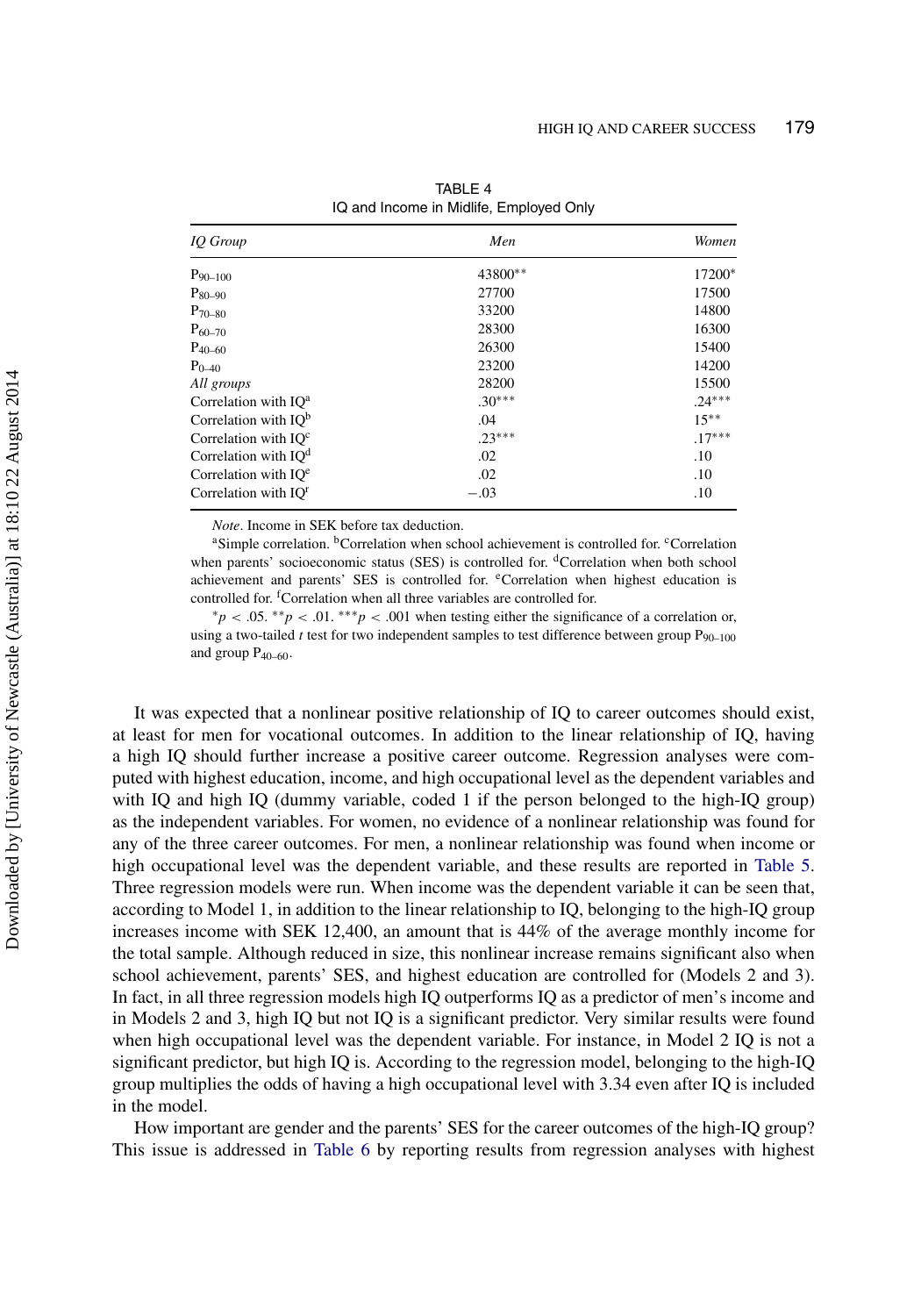<span id="page-15-0"></span>TABLE 5

Prediction of Income and High Occupational Level from IQ when High IQ Is Added to the Equation. Results from Multiple Regression Analyses (Income Is Dependent Variable) and Logistic Regression Analyses (High Occupational Level Is Dependent Variable), Males Only

|                       |         | Dependent Variable: Income | Dependent Variable: High<br>Occupational Level |                  |                  |  |
|-----------------------|---------|----------------------------|------------------------------------------------|------------------|------------------|--|
| Independent Variables | b       | β                          | $R^2$                                          | Odds coefficient | Nagelkerke $R^2$ |  |
| Model 1:              |         |                            | $.12***$                                       |                  | $.21***$         |  |
| IQ                    | $191*$  | $.16*$                     |                                                | $1.68**$         |                  |  |
| High IQ               | 12400** | $.23**$                    |                                                | $4.23**$         |                  |  |
| Model 2:              |         |                            | $.14***$                                       |                  | $.28***$         |  |
| IQ                    | $-54$   | $-.05$                     |                                                | 0.91             |                  |  |
| High IQ               | 9230*   | $.17*$                     |                                                | $3.34*$          |                  |  |
| School achievement    | 4330*   | $.24*$                     |                                                | $2.06***$        |                  |  |
| Parents' SES          | 2880*   | $.14*$                     |                                                | $1.52**$         |                  |  |
| Model 3:              |         |                            | $.22***$                                       |                  | $.45***$         |  |
| IQ                    | $-8$    | $-.01$                     |                                                | .94              |                  |  |
| High IQ               | 9330*   | $.17*$                     |                                                | $5.06**$         |                  |  |
| Highest education     | 2520*** | $.39***$                   |                                                | $3.98***$        |                  |  |

*Note*. Income is a highly positively skewed variable and the regression analyses were rerun with the natural logarithm of income as the dependent variable. Identical significances were obtained but the explained variances were higher. In the logistic regression analyses, all variables, except high IQ, were *z*-standardized to simplify the interpretation of the odds coefficients.

∗*p* < .05. ∗∗*p* < .01. ∗∗∗*p* < .001.

# <span id="page-15-1"></span>TABLE 6

Gender and Parents' Socioeconomic Status (SES) as Predictors of Highest Education, Income, and Occupational Level for the Whole Sample and for the High IQ Group (P<sub>90–100</sub>)

| Independent<br>Variables | Dependent Variable       |          |               |                  |                  |                              |                     |                     |
|--------------------------|--------------------------|----------|---------------|------------------|------------------|------------------------------|---------------------|---------------------|
|                          | <b>Highest Education</b> |          | <i>Income</i> |                  |                  | <b>High Occupation Level</b> |                     |                     |
|                          | b                        | β        | $R^2$         | $\boldsymbol{b}$ | β                | $R^2$                        | Odds<br>Coefficient | Nagelkerke<br>$R^2$ |
| Whole sample             |                          |          | $.16***$      |                  |                  | $24***$                      |                     | $.08***$            |
| Gender                   | $.39*$                   | $.07*$   |               | 12900***         | $.47***$         |                              | $1.59**$            |                     |
| Parents' SES             | $1.10***$                | $.40***$ |               | $2210***$        | $.16***$         |                              | $1.67***$           |                     |
| High IQ group            |                          |          | $.13***$      |                  |                  | $.21***$                     |                     | $.15***$            |
| Gender                   | $1.20*$                  | $.23*$   |               | 25900***         | $.49***$         |                              | $4.17**$            |                     |
| Parents' SES             | $.71***$                 | $.30**$  |               | $1710^a$         | .07 <sup>b</sup> |                              | 1.15 <sup>c</sup>   |                     |

*Note*. Income is a highly positively skewed variable and the regression analyses were rerun with instead the natural logarithm of personal income as the dependent variable. Identical significances were obtained but the explained variances were higher.

 ${}^{a}p = .57.$  <sup>b</sup> $p = .57.$  <sup>c</sup> $p = .52.$ <br>\* $p < .05.$  \*\* $p < .01.$  \*\*\* $p < .001.$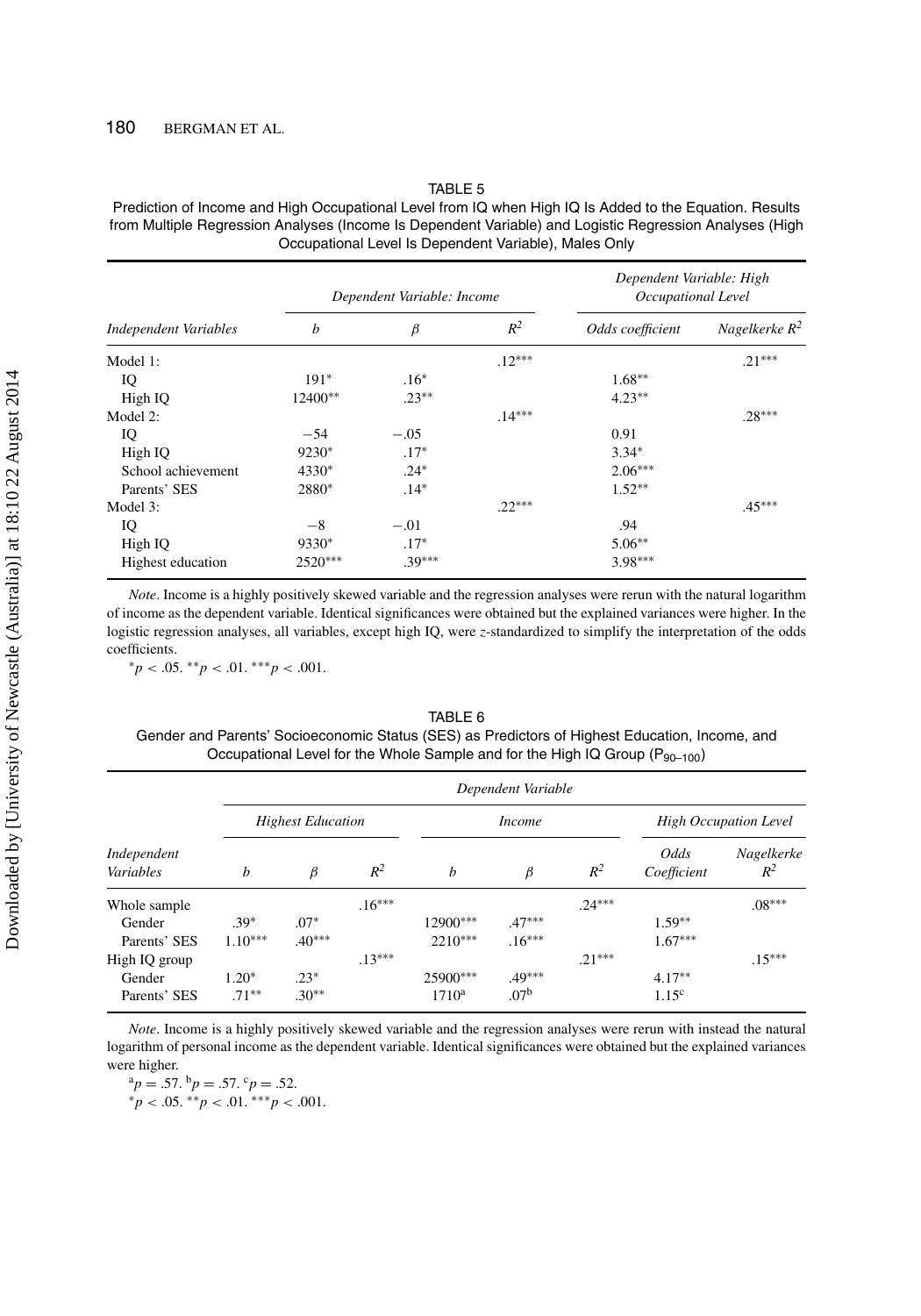education (original 13-step scale), income, or high occupational level as the dependent variable, and gender and parents' SES as the independent variables. It can be seen that both of these two variables are of moderate importance for highest education when the whole sample is analyzed, and that this importance remains when only the high-IQ group is analyzed. Within the high-IQ group, and controlling for parents' education, being a man increases highest education by 1.2 steps (corresponding to about one extra year of study). Furthermore, one standard deviation units increase in parents' SES increases highest education by 0.7 steps (corresponding to about half an extra year of study).

With regard to income, the strongest predictor is gender, which has a strong relationship to income, even stronger within the high-IQ group, in which the regression model estimates that a man earns SEK 25,900 more per month than a woman when parents' SES is controlled. Within the high-IQ group, there is no significant relationship between parents' SES and income after controlling for gender. High occupational level was also not related to parents' SES within the high-IQ group. These two non significant relationships were not even close to significance (*p* values of .57 and .52, respectively).

The relationship between IQ group and some additional indicators of career success was studied (being a staff manager, having a business with employees, and being an advisor). The only indicator that showed a relationship to IQ group was advisor. It was more common in the high-IQ group than in the average-IQ group that they functioned as an advisor at their work. However, the difference was not large (74% as compared to 59%). It is somewhat surprising that, within the high-IQ group ( $n = 101$  with information from midlife), only two persons ran a business that had 10 or more employees. The findings reported in this paragraph are not given in a table.

#### **DISCUSSION**

As expected, having a high IQ (belonging to the top 10%) strongly increased the chances that a person achieved a high education (at least a master's degree). This was almost 10 times more common for those with high IQ than for those with average IQ. However, the proportion of those with high IQ who achieved that was nevertheless not high, especially among women (13% compared to 34% of the men). From a societal perspective, there are no grounds for claiming that almost everyone with a high IQ should achieve a high education, but the proportion in the sample that did this seems, nevertheless, undesirably low, especially for women. The gender difference is in line with previous research, and it is probably caused by old gender roles that remained, in spite of formal obstacles having been removed and that policy makers and media already in the 1970s were striving for gender equality. During the last decade, the gender difference that we found seems to have disappeared in Sweden, for instance among doctoral students the gender distribution is now about equal (Swedish National Agency for Higher Education, [2011\)](#page-20-8).

It cannot be desirable in a modern society that youths with high IQs do not even graduate from a 3-year senior high school, because without a high school diploma most qualified career ways are closed. Yet this was the case for about one fifth of those with high IQ. This lack of basic education is not completely explained by gender or the parents' SES, because even for men coming from homes with above average parents' SES, 15% had not graduated from high school (data not shown). In the study by Ferrer-Wreder, Wänström, and Corovic [\(2014\)](#page-19-25) in this issue,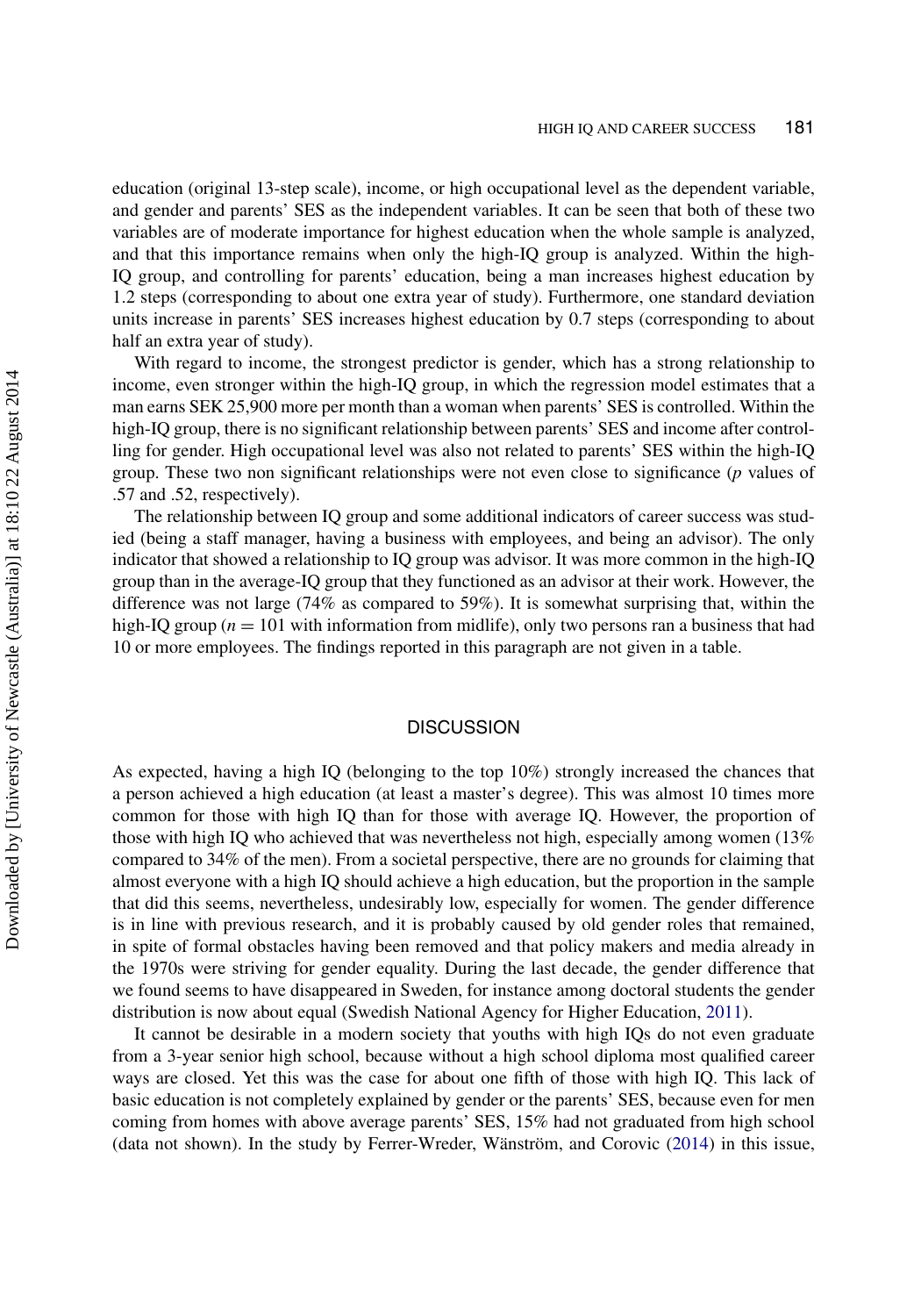adolescents of above average IQ were studied with regard to factors that discriminate between achievers and underachievers and outcomes in midlife of underachievers.

Within the high-IQ group, and with gender controlled for, the parents' SES was found to be of moderate importance for educational attainment within the whole sample and within the high-IQ group, and SES remains a predictive factor of educational attainment in the  $21<sup>st</sup>$  century. However, it is probable that the importance of parents' SES for career success is smaller in Sweden than in most other countries, as suggested by Sorjonen et al. [\(2012\)](#page-20-3), who compared Swedish findings to British findings.

Before discussing the findings concerning the relationship between high IQ and vocational outcomes, the reader must be reminded of that, from an international perspective, the Swedish income distribution was and is compressed, very strongly so for women. Our results showed large gender differences in mean income and for those of high IQ, the men earned more than twice as much. For men, but not for women, a graded raise in income by IQ group was found with a high raise when moving from the next highest IQ group to the high-IQ group. A weak or nonexistent relationship between IQ and income for women has also been found in other studies, see for instance, Nagoshi et al. [\(1993\)](#page-20-4). It is also interesting to note that gender was much more important for income than the parents' SES. In fact, within the high-IQ group there was no significant relationship between parents' SES and income. This was also the case when the outcome was high occupational level. Broadly speaking, in line with Sorjonen et al.'s [\(2012\)](#page-20-3) Swedish findings, our results suggest a more modest importance of the parents' SES for vocational success than reported in most studies from other countries. A tentative explanation is that the strong importance of intelligence for job performance (as pointed out by Gottfredson, [1997\)](#page-19-7) combined with the Swedish egalitarian society has led to that those with high IQ being not much hindered by coming from a low-SES home in obtaining a job with career possibilities and in being promoted.

It is somewhat surprising that no significant relationships were found between IQ and a variety of background characteristics in midlife, considering that the studied high-IQ group is largely in the range of "socially optimal intelligence," IQ 125 to 155, as defined by Hollingsworth [\(1926\)](#page-19-26). However, for most studied background characteristics, there was a tendency for the high-IQ group, as compared to the average- IQ group, to have a more "favorable" outcome; a tendency that was strongest with regard to the rate of unemployment (not reported in a table).

The findings suggest that those with high IQ were not more likely than others to go into business and create jobs by hiring employees. In fact, only two out of 101 participants in the high-IQ group were entrepreneurs and employed 10 or more persons. This finding might also apply to today's Swedish conditions, and to many other developed countries; especially those with high taxes on personal income, which might lower the incentive for taking risks as an entrepreneur.

It was expected that, at least for men and vocational outcomes, high IQ would have a stronger relationship to positive career outcomes greater than that indicated by a linear model. This was the case. When IQ and high IQ were used to predict income or occupational level for the whole sample of men, belonging to the high-IQ group was a stronger predictor than IQ of vocational success. For instance, controlling for the linear relationship of IQ to income, belonging to the high-IQ group increased income by  $44\%$ . In difference to IQ, belonging to the high-IQ group also predicted income and high occupational level after school achievement, parents' SES, or education had been controlled for in the analyses.

Strengths of the study include the longitudinal design, covering the time span from school age to midlife, that the sample is rather large and fairly representative of a general population,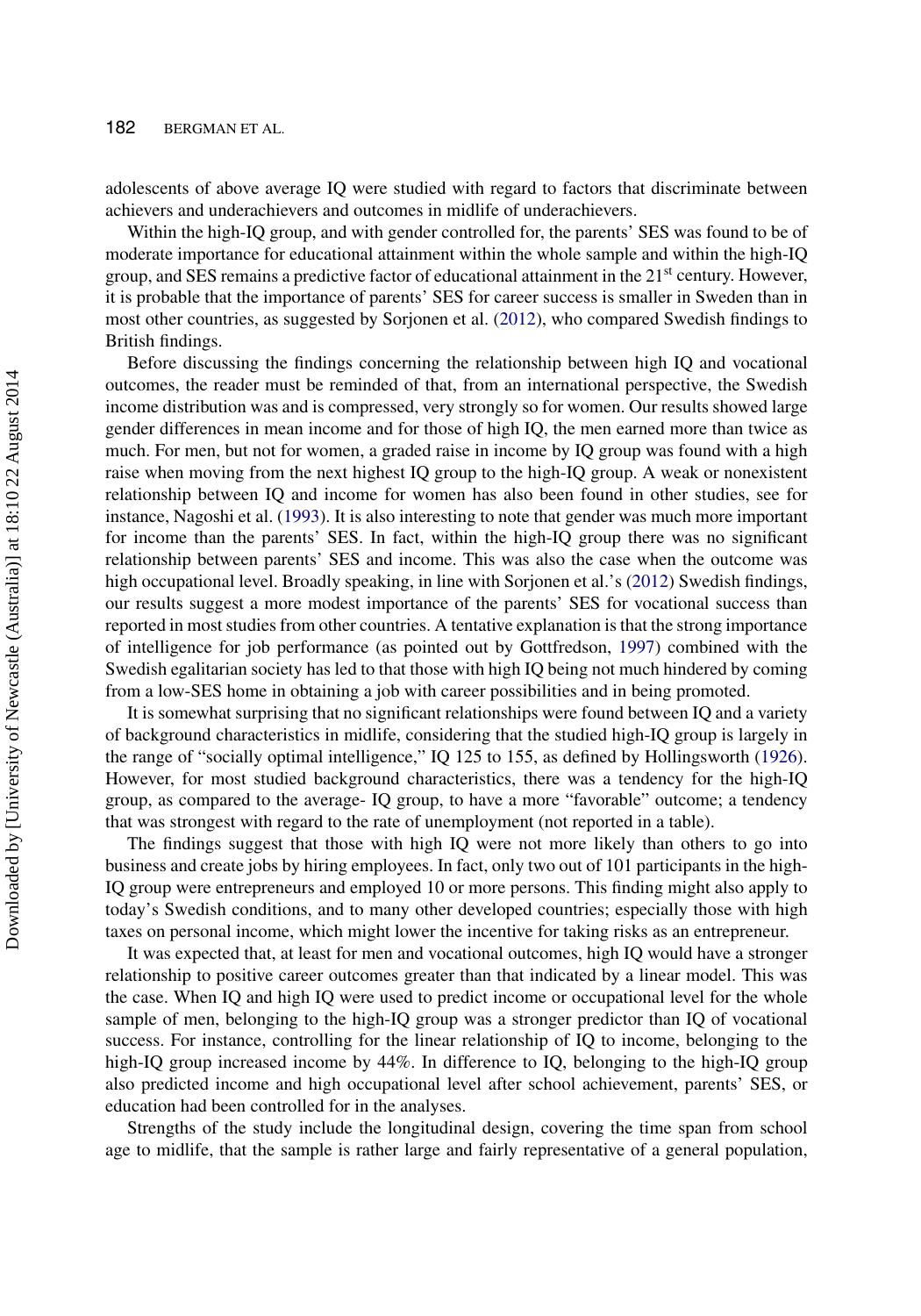and that IQ was measured with very high reliability. The primary limitations of the study are that it is based on a single Swedish cohort and that the participants belong to a particular, earlier generation (born in 1955).

In conclusion, our findings suggest that high IQ may be of special importance for men's vocational success in a way that is nonlinear and not captured by standard linear models for the relationship between IQ and vocational success. For women and for education, no such nonlinear relationship was found. We believe there are several reasons why we found a nonlinear relationship that, to our knowledge, has not been reported in other studies. Often nonlinearity is not looked for and, even if it is, monotonic nonlinear relationships tend to be difficult to detect. Measurement errors tend to obscure these relationships and often the specific nonlinear function form is unknown, which necessitates the use of nonstandard methodology (Dougherty & Thomas, [2012\)](#page-19-27). In our case, IQ was measured with unusually high reliability. We believe that in many studies examining the importance of intelligence for outcomes, nonlinearity is a theoretically feasible assumption, and in some cases even an expectation. This should be taken more into consideration.

# ACKNOWLEDGMENTS

This study was made possible by access to data from the longitudinal research program Individual Development and Adaptation (IDA). The scientific leaders are Henrik and Anna-Karin Andershed, before that David Magnusson 1964 to 1996 and Lars R. Bergman 1996 to 2011.

# FUNDING

This research was supported by the Swedish Royal Academy of Sciences through the STINSEN foundation and the database was supported by the Bank of Sweden Tercentenary Foundation and the Swedish Research Council.

## **REFERENCES**

- <span id="page-18-5"></span>Andersson, H., & Bergman, L. R. (2011). The role of task persistence in young adolescence for successful educational and occupational attainment in middle adulthood. *Developmental Psychology*, *47*, 950–960.
- <span id="page-18-4"></span>Backteman, G., & Magnusson, D. (1981). Longitudinal stability of personality-characteristics. *Journal of Personality*, *49*, 148–160.
- <span id="page-18-1"></span>Benbow, C. P. (2012). Identifying and nurturing future innovators in science, technology, engineering, and mathematics: A review of findings from the study of mathematically precocious youth. *Peabody Journal of Education*, *87*(1), 16–25. doi: 10.1080/0161956X.2012.642236
- <span id="page-18-3"></span>Bergman, L. R. (1973). Parents' education and mean change in intelligence. *Scandinavian Journal of Psychology*, *14*, 273–281.
- <span id="page-18-0"></span>Bergman, L. R. (2000). *Women's health, work, and education in a life-span perspective: Technical report 1: Theoretical background and overview of the data collection* (IDA Report series, No. 70). Stockholm, Sweden: Stockholm University, Department of Psychology.
- <span id="page-18-2"></span>Björklund, A. Lindahl, M., & Sund, K. (2003). Family background and school performance during a turbulent era of school reforms. *Swedish Economic Policy Review, 10*, 111–136.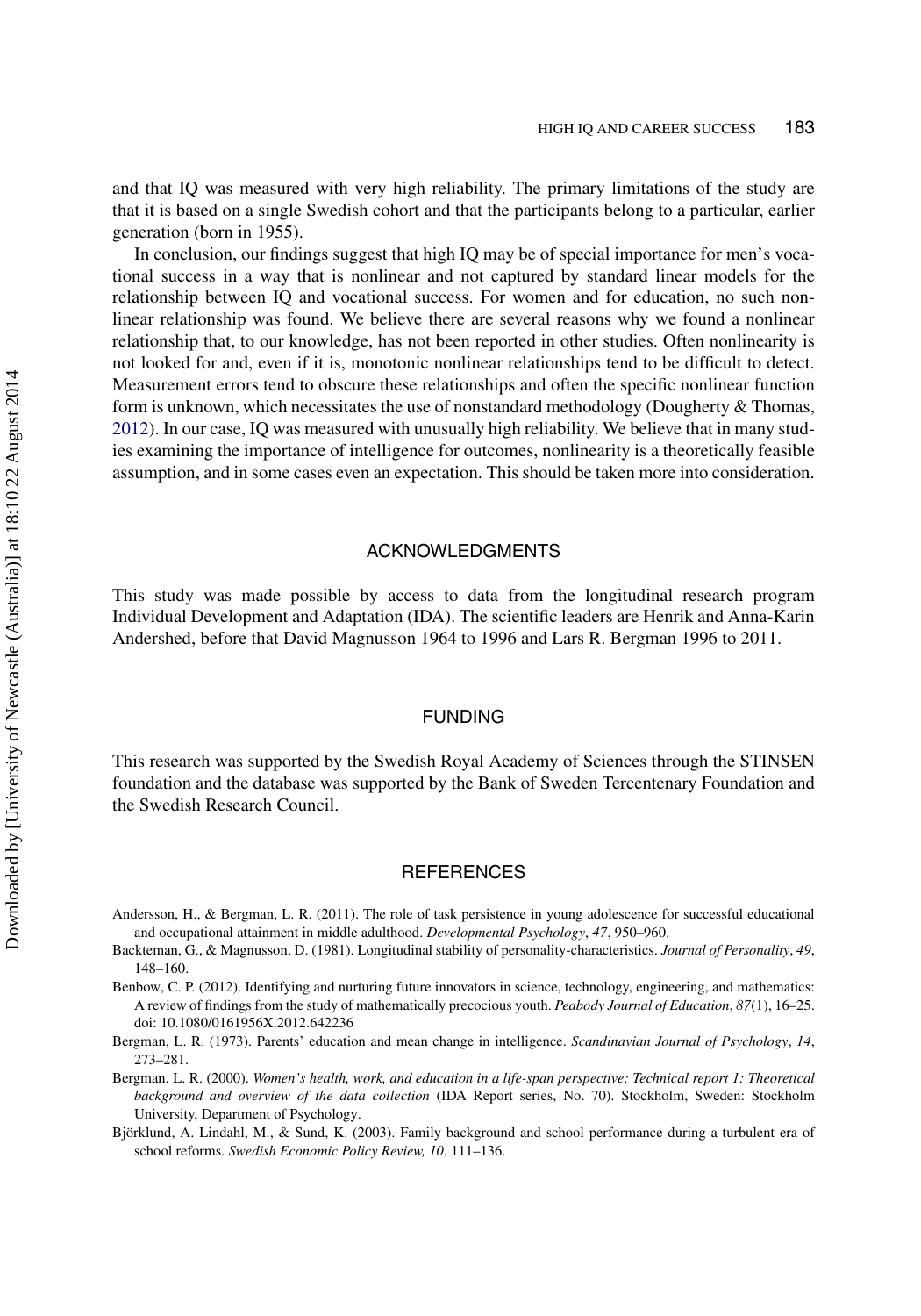- <span id="page-19-16"></span>Böhlmark, A., & Holmlund, H. (2012). *Lika möjligheter? Familjebakgrund och skolprestationer 1988-2010* [Equal opportunities? Family background and school achievement 1988-2010] (IFAU Report series, No. 2012:14). Uppsala, Sweden: Arbetsmarknadsdepartementet, Institutet för arbetsmarknads-och utbildningspolitisk utvärdering.
- <span id="page-19-8"></span>Bowles, S., Gintis, H., & Osbourne, M. (2001). The determinants of earnings: A behavioral approach. *Journal of Economic Literature*, *39*, 1137–1176.
- <span id="page-19-2"></span>Carrol, J. B. (1993). *Human cognitive abilities: A survey of factor-analytic studies*. New York, NY: Cambridge University Press.
- <span id="page-19-5"></span>Clouston, S. A. P., Kuh, D., Herd, P., Elliott, J., Richards, M., & Hofer, S. (2012). Benefits of educational attainment on adult fluid cognition: international evidence from three birth cohorts. *International Journal of Epidemiology*, *41*, 1729–1736.
- <span id="page-19-27"></span>Dougherty, M. R., & Thomas, R. P. (2012). Robust decision making in a nonlinear world. *Psychological Review*, *119*, 321–344. doi: 10.1037/a0027039
- <span id="page-19-25"></span>Ferrer-Wreder, L., Wänström, L., & Corovic, J. (2014). Midlife outcomes of educationally underachieving Swedish adolescents with above average generalized intelligence. *Research in Human Development*, *11*, 217–236.
- <span id="page-19-13"></span>Firkowska-Mankiewicz, A. (2011). Adult careers: Does childhood IQ predict later life outcome? *Journal of Policy and Practice in Intellectual Disabilities*, *8*, 1–9.
- <span id="page-19-17"></span>Fredriksson, P., & Topel, R. (2010). Wage determination and employment in Sweden since the early 1990s: Wage formation in a new setting. In R. B. Freeman, B. Swedenborg, & R. Topel (Eds.) *Reforming the welfare state: Recovery and beyond in Sweden* (pp. 83–126). Chicago, IL: National Bureau of Economic Research, University of Chicago Press.
- <span id="page-19-19"></span>Freeman, R. B., Swedenborg, B., & Topel, R. (2010). *Reforming the welfare state: Recovery and beyond in Sweden*. Chicago, IL: The University of Chicago Press.
- <span id="page-19-3"></span>Gardner, H. (1993). *Multiple intelligences: The theory in practice*. New York, NY: Basic Books.
- <span id="page-19-20"></span>Gottfredson, L. S. (1986). The g factor in employment. *Journal of Vocational Behavior*, *29*, 293–296.
- <span id="page-19-7"></span>Gottfredson, L. S. (1997). Why g matters: The complexity of everyday life. *Intelligence*, *24*, 79–132.
- <span id="page-19-0"></span>Gottfredson, L. S. (2004). Intelligence: Is it the epidemiologists' elusive "fundamental cause" of social class inequalities in health? *Journal of Personality and Social Psychology*, *86*, 174–199.
- <span id="page-19-10"></span>Gross, M. U. M. (2006). Exceptionally gifted children: Long-term outcomes of academic acceleration and nonacceleration. *Journal for the Education of the Gifted*, *29*, 404–429.
- <span id="page-19-24"></span>Gross, M. (2009). Highly gifted young people: Development from childhood to adulthood. In L. V. Shavinina (Ed.), *International handbook on giftedness* (pp. 337–351). New York, NY: Springer.
- <span id="page-19-4"></span>Gustafsson, J.-E. (2001). Schooling and intelligence: Effects of track of study on level and profile of cognitive abilities. *International Education Journal*, *2*, 166–186.
- <span id="page-19-22"></span>Härnqvist, K. (1969). *Nya normer för DBA årskurs 6* [New norms for DBA grade 6]. Stockholm, Sweden: Skandinaviska testförlaget.
- <span id="page-19-26"></span>Hollingsworth, L. S. (1926). *Gifted children: Their nature and nurture*. New York, NY: Macmillan.
- <span id="page-19-11"></span>Hollingsworth, L. S. (1942). *Children above IQ 180: Their origin and development*. New York, NY: World Books.
- <span id="page-19-23"></span><span id="page-19-15"></span>Huang, M.-H. (2001). Cognitive abilities and the growth of high IQ occupations. *Social Science Research*, *30*, 529–551. Husén, T. (1974). *Talent equality and meritocracy*. The Hague, The Netherlands: Martinus Nijhoff.
- <span id="page-19-14"></span>Husén, T. (2002). Begåvningsreserven då och nu [The talent reserve then and now]. *Pedagogisk Forskning i Sverige*, *7*,

- <span id="page-19-9"></span>Jencks, C., Bartlett, S., Corcoran, M., Crouse, J., Eaglesfield, D., Jackson, G., ... Olneck, M. (1979). *Who gets ahead? The determinants of economic success in America*. New York, NY: Basic Books.
- <span id="page-19-1"></span>Jensen, A. R. (1998). *The g-factor: The science of mental ability*. Westport, CT: Greenwood Publishing.
- <span id="page-19-18"></span>Kolm, A.-S., & Lazear, E. (2010). Policies affecting work patterns and labor income for women. In R. B. Freeman, B. Swedenborg, & R. Topel (Eds.), *Reforming the welfare state: Recovery and beyond in Sweden* (pp. 57–81). Chicago, IL: National Bureau of Economic Research, University of Chicago Press.
- <span id="page-19-12"></span>Lubinski, D., & Benbow, C. P. (2006). Study of mathematically precocious youth after 35 years: Uncovering antecedents for the development of math-science expertise. *Perspectives on Psychological Science*, *1*, 316–345.
- <span id="page-19-21"></span>Macrae, C. N., & Bodenhausen, G. V. (2000). Social cognition: Thinking categorically about others. *Annual Review of Psychology*, *51*, 93–120.
- <span id="page-19-6"></span>Magnusson, D. (1988). *Individual development from an interactional perspective: A longitudinal study*. Hillsdale, NJ: Lawrence Erlbaum Associates.

<sup>164–167.</sup>